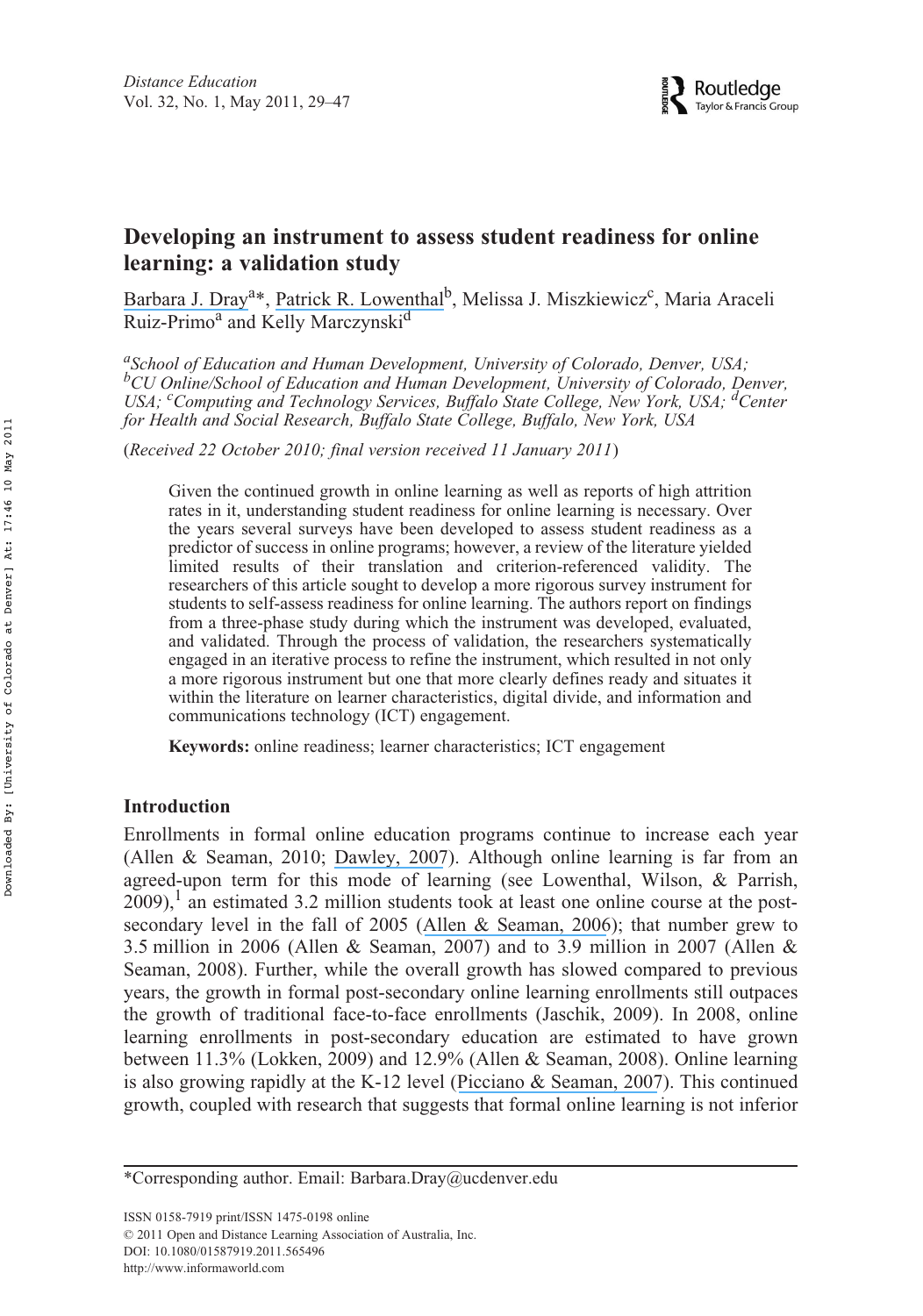to face-to-face learning (Bernard, Abrami, et al., 2004; Means, Toyama, Murphy, Bakia, & Jones, 2009), suggests that online learning is here to stay.

Although enrollments are increasing in formal online learning, overall graduation rates are not. The USA still ranks among the leaders in overall college participation; however, it ranks in the bottom half of overall college completion (Callan, 2006). Even more troubling is that attrition in online learning is higher than traditional faceto-face programs (Carr, 2000; Moody, 2004; Phipps & Merisotis, 1999; Willging & Johnson, 2004). Retention, attrition, and student persistence are complex issues that are difficult to study (see Hagedorn, 2005). To complicate matters further, research on attrition in online learning is relatively new and in its early stages (Shea & Bidjerano, 2008, p. 346). Therefore, there is a great deal we do not know about why some students persist and others do not when learning online.

Given the continued growth in online learning, reports of high attrition, and an overall interest in seeing students succeed, the authors set forth to better understand students' readiness for online learning at the post-secondary level by investigating traits and characteristics of students who are prepared to learn online. In this article, the authors describe the process used to develop, evaluate, and validate a survey designed to assess readiness to learn and participate in formal online learning environments at the post-secondary level.

#### **Literature review**

#### *Previous readiness surveys*

Many online programs (e.g., UCLA, SUNY Learning Network, and DuPage) publish learner readiness surveys to help prospective students assess their own preparedness for online learning (e.g., McVay, 2000, 2001; Parnell & Carraher, 2003; Smith, 2005; Smith, Murphy, & Mahoney, 2003; Watkins, Leigh, & Triner, 2004) or to predict the extent to which a student will be successful learning online (e.g., Bernard, Brauer, Abrami, & Surkes, 2004; Kerr, Rynearson, & Kerr, 2006; Pillay, Irving, & McCrindle, 2006). Although characteristics of successful online learners have been well documented (Dabbagh, 2007; Tallent-Runnels et al., 2006), the question remains about the extent to which colleges and universities can use their knowledge of these characteristics to help students be successful learning online.

Existing surveys of online student readiness (see Bernard, Brauer, et al., 2004; Mattice & Dixon, 1999; McVay, 2001) focus on general learner characteristics (e.g., self-directed learning, interpersonal communication skills, and academic locus of control) and basic technology skills (e.g., email, word processing, and basic software). In the following paragraphs, we briefly summarize a few of the more popular ones.

Mattice and Dixon (1999) developed a survey in the late 1990s to assess their students' interest in learning online as well as their students' readiness for distance education. The survey asked students not only about their previous experience with distance education (e.g., lifestyle choices such as time management, need for structured guidance, interest in online classes, length of commute, and work schedules) and their access to technology, but also about their plans (or not) to later enroll in an online course.

Their survey comprised three indices: student readiness (readiness index) based of an earlier survey used at DeAnza College, student access to/use of technology (technology index), and student interest in distance education (interest index). The readiness index consisted of questions about students' self-direction, orientation to time, and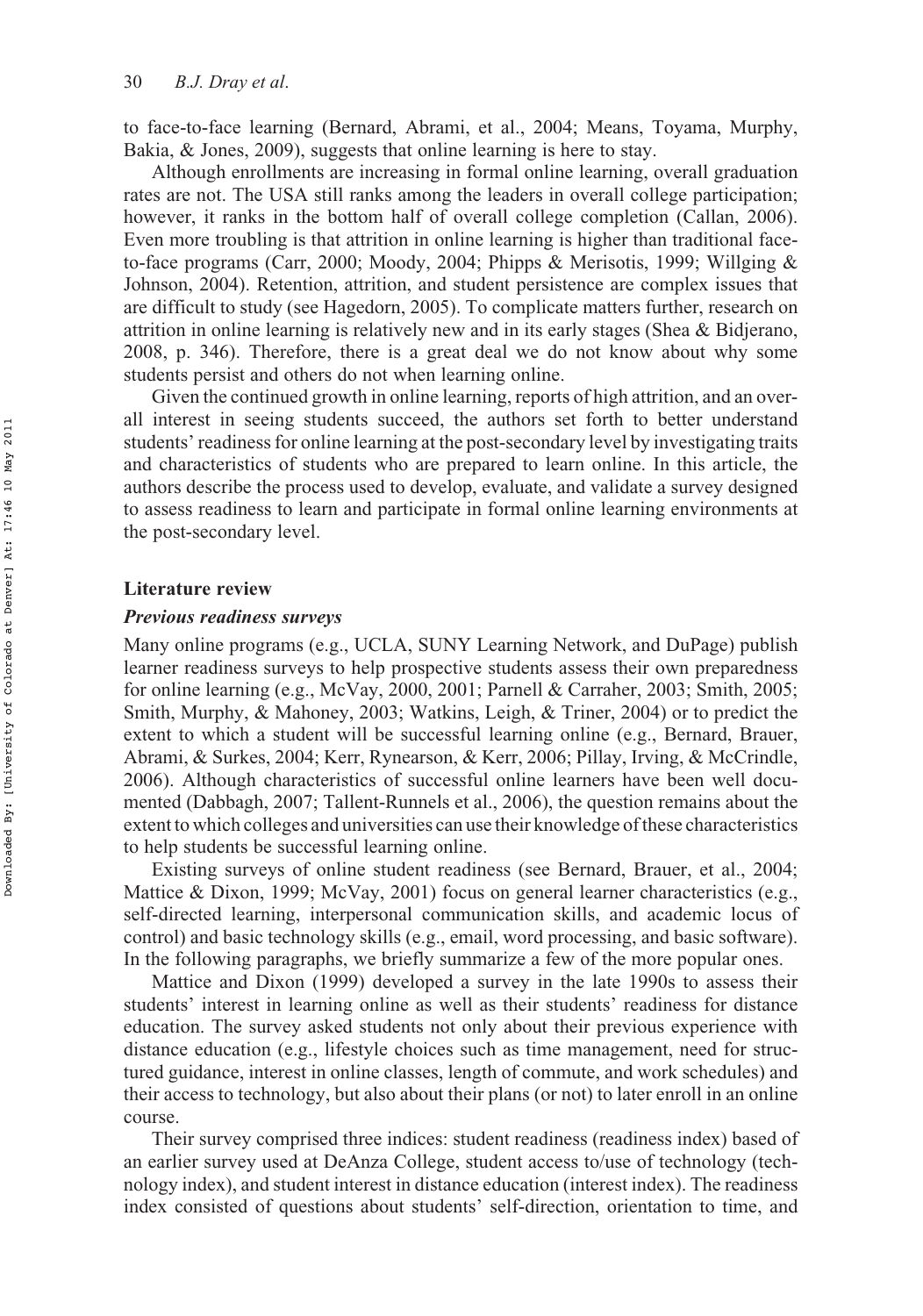preferences for feedback. It did not, however, delve into student self-concept or selfefficacy [\(Bruner, 1977\).](https://www.researchgate.net/publication/48130878_The_Process_of_Education?el=1_x_8&enrichId=rgreq-b205b0290859ad36832dc5f852f5d877-XXX&enrichSource=Y292ZXJQYWdlOzIyNDg4NTczMztBUzo5OTY3NTIyNzAzMzYwOEAxNDAwNzc1ODM0NDkx) The technology index focused almost entirely around student access to the Internet and email, and level of experience with these instruments. The interest index queried students about their interest in distance education.

Not long after the work of Mattice and Dixon (1999), McVay (2000, 2001) developed a 13-item survey to measure readiness for online learning. McVay's survey focused on students' comfort with the basic skills and components of online learning (e.g., computer skills and discussion boards) and their independence as learners ([Smith, 2005](https://www.researchgate.net/publication/247513648_Learning_preferences_and_readiness_for_online_learning?el=1_x_8&enrichId=rgreq-b205b0290859ad36832dc5f852f5d877-XXX&enrichSource=Y292ZXJQYWdlOzIyNDg4NTczMztBUzo5OTY3NTIyNzAzMzYwOEAxNDAwNzc1ODM0NDkx)). [Smith et al. \(2003\)](https://www.researchgate.net/publication/281082844_Towards_identifying_factors_underlying_readiness_for_online_learning_An_exploratory_study?el=1_x_8&enrichId=rgreq-b205b0290859ad36832dc5f852f5d877-XXX&enrichSource=Y292ZXJQYWdlOzIyNDg4NTczMztBUzo5OTY3NTIyNzAzMzYwOEAxNDAwNzc1ODM0NDkx) later investigated the reliability and validity of McVay's survey. They determined that the instrument was reliable and resulted in a two-factor structure – comfort with e-learning and self-management of learning – but that more work was needed to establish predictive validity [\(Smith et al., 2003, p. 57\).](https://www.researchgate.net/publication/249016557_Towards_Identifying_Factors_Underlying_Readiness_for_Online_Learning_An_Exploratory_Study?el=1_x_8&enrichId=rgreq-b205b0290859ad36832dc5f852f5d877-XXX&enrichSource=Y292ZXJQYWdlOzIyNDg4NTczMztBUzo5OTY3NTIyNzAzMzYwOEAxNDAwNzc1ODM0NDkx) As a result, Smith (2005) later repeated the study and provided further explanation of each construct based on existing literature. As in past research, Smith illustrated that McVay's survey was a reliable and valid instrument for measuring two factors: selfmanagement of learning and comfort with e-learning.

Recognizing the strengths as well as the limitations of McVay's readiness for online learning questionnaire (2000, 2001), [Bernard, Brauer, et al. \(2004\)](https://www.researchgate.net/publication/249016740_The_development_of_a_questionnaire_for_predicting_online_learning_achievement?el=1_x_8&enrichId=rgreq-b205b0290859ad36832dc5f852f5d877-XXX&enrichSource=Y292ZXJQYWdlOzIyNDg4NTczMztBUzo5OTY3NTIyNzAzMzYwOEAxNDAwNzc1ODM0NDkx) developed a new survey expanding the original 13 items to 38 items in order to predict student online learning achievement. A factor analysis revealed that 25 of the questions clustered around the following constructs: beliefs about distance education, confidence in prerequisite skills, self-direction and initiative, and desire for interaction. The survey asks about students' beliefs in the efficacy of the Internet to provide learning as well as students' beliefs in their own ability to succeed in an online course. Although Bernard's team unquestionably improved McVay's original survey by probing student selfefficacy with technology, the authors of this article posit that there is still room to query individuals more fully about their engagement with information and communications technology (ICT) including their attitudes about engaging with ICT.

Shortly after, Kerr et al. (2006) developed their own instrument to assess students' readiness for online learning by using the following existing instruments: Rosenberg's self-esteem scale (1965); Felder and Soloman's index of learning styles (1991); Taraban, Kerr, and Rynearson's metacognitive reading strategies questionnaire (2000, 2004); Shia's academic intrinsic motivation questionnaire (1998); and Trice's academic locus of control scale (1985). Their initial survey consisted of the following subscales: computer skills, independent learning, need for online learning, academic skills, and dependent learning.

### *Development of a new readiness survey*

These previous surveys ask participants to reflect on their attitudes and beliefs about online learning as well as their own personal learner preferences. They tend to ask questions about individual equipment access. Readiness, as expressed by these instruments, encompasses self-concept/self-efficacy with academics, information, technology, and locus of control and equipment owned (e.g., computers). Although the above-mentioned surveys yielded modest results methodologically, there seems to be an overall recognition of the limitations and need to expand on the items. Our initial work, described here, was an attempt to develop a more current instrument that combined learner characteristics and technology capabilities and to employ a methodologically rigorous approach to the development of the instrument.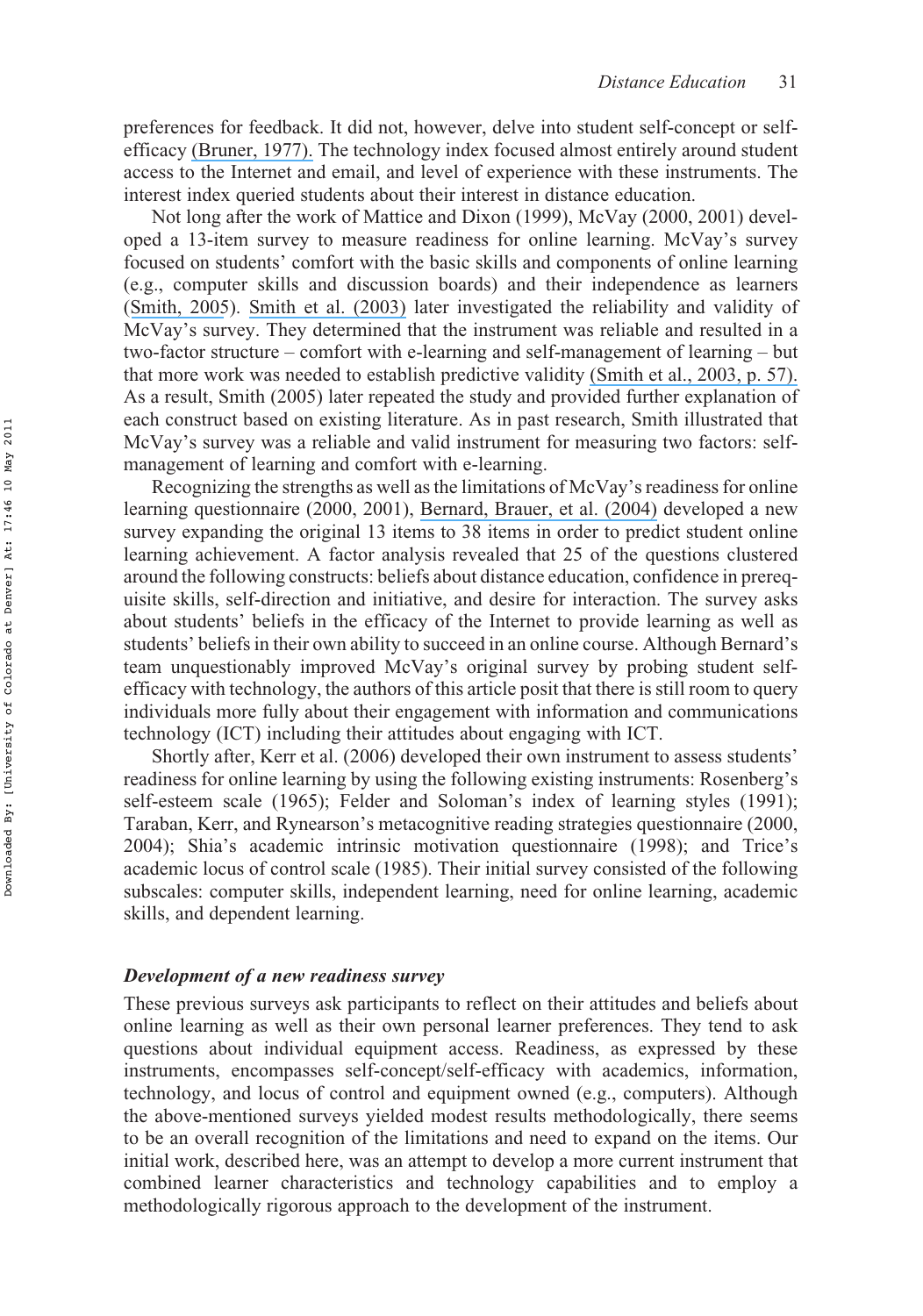Building on previous conceptualizations of student readiness for online learning and aspects of the digital divide, we developed a survey that consisted of two subscales: learner characteristics and technology capabilities. The first subscale, measuring learner characteristics, builds on existing surveys noted earlier (e.g., [Bernard, Brauer, et al., 2004;](https://www.researchgate.net/publication/249016740_The_development_of_a_questionnaire_for_predicting_online_learning_achievement?el=1_x_8&enrichId=rgreq-b205b0290859ad36832dc5f852f5d877-XXX&enrichSource=Y292ZXJQYWdlOzIyNDg4NTczMztBUzo5OTY3NTIyNzAzMzYwOEAxNDAwNzc1ODM0NDkx) [Mattice & Dixon, 1999;](https://www.researchgate.net/publication/234614396_Student_Preparedness_for_Distance_Education?el=1_x_8&enrichId=rgreq-b205b0290859ad36832dc5f852f5d877-XXX&enrichSource=Y292ZXJQYWdlOzIyNDg4NTczMztBUzo5OTY3NTIyNzAzMzYwOEAxNDAwNzc1ODM0NDkx) McVay, 2001). For instance, the learner characteristics subscale asks about individual beliefs in their ability to complete a college degree, beliefs about responsibility in problem solving (academic and technical), self-efficacy in writing and expression, orientation to time and time management, and behavior regulation for goal attainment. Many of the characteristics that make one successful in traditional learning environments will translate to success for online learners; for instance, self-direction, academic self-concept, and locus of control (Dabbagh, 2007). Questions regarding these characteristics make up the first subscale: learner characteristics.

The second subscale expanded on existing surveys to measure technology capabilities, including basic technology skills such as the ability to use email and the Internet, as well as material access to technology, such as devices and bandwidth, and the nature and frequency of technology use. Whereas previous surveys tended to focus on one area or only have one or two items per area, this subscale initially consisted of 18 items.

In addition to expanding on existing surveys, we wanted to develop a more rigorous instrument by being systematic and comprehensive about its validation. Typically during survey development, a team of experts develops and reviews questions for clarity and completeness and then the survey is ready to go [\(McDowell, 2006\).](https://www.researchgate.net/publication/26102909_MEASURING_HEALTH_-_A_GUIDE_TO_RATING_SCALES_AND_QUESTIONNAIRES?el=1_x_8&enrichId=rgreq-b205b0290859ad36832dc5f852f5d877-XXX&enrichSource=Y292ZXJQYWdlOzIyNDg4NTczMztBUzo5OTY3NTIyNzAzMzYwOEAxNDAwNzc1ODM0NDkx) However, with the rise in popularity of online learning it has become increasingly important to follow a more rigorous approach to ensure such instruments are both reliable and valid.

Validity is a quality achieved when an instrument moves through a rigorous process to examine the face, content, and criterion-referenced validity (Trochim, 2006). Yet many instruments that claim to measure readiness for online learning have not undergone such a rigorous process. Trochim (2006) suggests that construct validity be divided into two distinct types: translation validity and criterion-referenced validity. Translation validity involves the extent to which the instrument translated the construct you are attempting to measure and thus the questions represent the construct being measured. Translation validity includes face and content validity, which are non-statistical interpretations of the items and instrument as a whole. Criterion-referenced validity is a statistical analysis whereby the performance of the items (how individuals answered the questions) are analyzed both within the instrument and across items, as well as in comparison to other similar items from other instruments (Trochim, 2006).

Reliability ensures that an instrument provides consistent results across comparable situations (Fowler, 2009). The research reported in this study outlines the validation process followed by the researchers.

### **Method**

This study involved a three-phase approach to validate a survey measuring students' readiness for online learning. The first two phases address translation validity, while the third phase addresses criterion-referenced validity. During phase 1 the survey was developed and reviewed by a team of experts; in phase 2 an item analysis was conducted; and then in phase 3 a statistical analysis of reliability and validity of the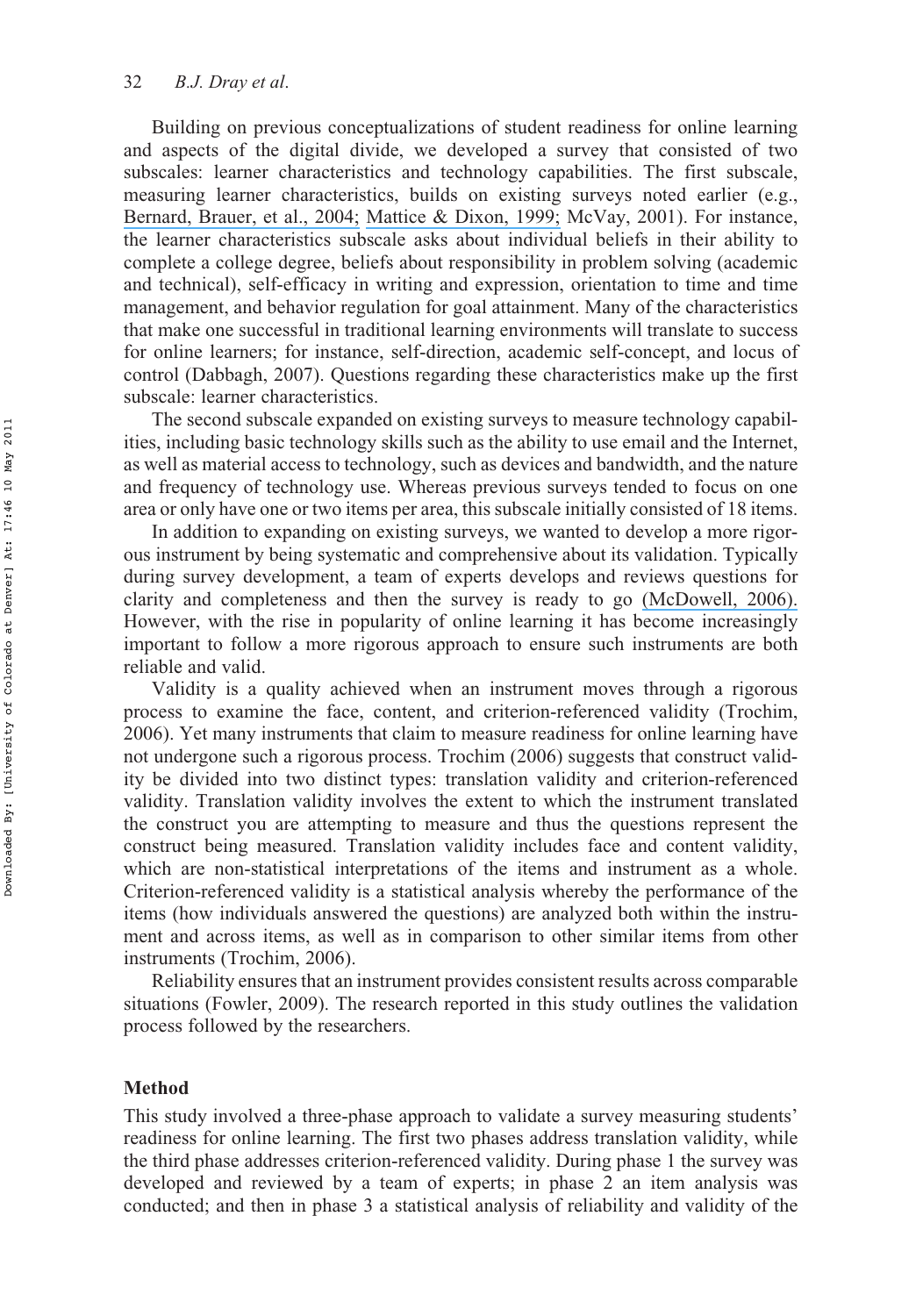survey instrument was conducted. Throughout each phase, findings informed the researchers in a systematic refinement of the instrument. Our goal is two-fold: to contribute a rigorously validated instrument to the field of online learning and to share our methods for future survey development.

#### *Phase 1: survey development*

The initial survey was developed based on concepts about readiness from the literature ([Bernard, Brauer, et al., 2004;](https://www.researchgate.net/publication/249016740_The_development_of_a_questionnaire_for_predicting_online_learning_achievement?el=1_x_8&enrichId=rgreq-b205b0290859ad36832dc5f852f5d877-XXX&enrichSource=Y292ZXJQYWdlOzIyNDg4NTczMztBUzo5OTY3NTIyNzAzMzYwOEAxNDAwNzc1ODM0NDkx) Dabbagh, 2007; [Mattice & Dixon, 1999;](https://www.researchgate.net/publication/234614396_Student_Preparedness_for_Distance_Education?el=1_x_8&enrichId=rgreq-b205b0290859ad36832dc5f852f5d877-XXX&enrichSource=Y292ZXJQYWdlOzIyNDg4NTczMztBUzo5OTY3NTIyNzAzMzYwOEAxNDAwNzc1ODM0NDkx) McVay, 2001), goals of the research team, and several discussions to refine the item pool. Included in the development of the instrument were faculty from Education, Health Sciences, and Academic Computing. The approach used in this phase represents the most common approach to ensuring content and face validity, whereby a team of experts reviews the items for clarity and completeness (Trochim, 2006).

However, once the original instrument (see Table 1) was developed the team sought to intensify its rigor by conducting an item analysis of the learner characteristics subscale. We purposefully chose not to evaluate the technology capabilities subscale as these items appeared to be straightforward in asking about basic skills, ownership, and frequency of use.

#### *Phase 2: item analysis*

A more rigorous and ideal approach to addressing content and face validity is to conduct focus groups and interviews to explore participant perceptions and the underlying meaning of each item [\(McDowell, 2006\)](https://www.researchgate.net/publication/26102909_MEASURING_HEALTH_-_A_GUIDE_TO_RATING_SCALES_AND_QUESTIONNAIRES?el=1_x_8&enrichId=rgreq-b205b0290859ad36832dc5f852f5d877-XXX&enrichSource=Y292ZXJQYWdlOzIyNDg4NTczMztBUzo5OTY3NTIyNzAzMzYwOEAxNDAwNzc1ODM0NDkx) through a critical systematic review often referred to as cognitive testing (Fowler, 2009). Cognitive testing is a process to evaluate the extent to which questions are consistently understood and answered by individuals. The interview questions attempt to capture how well the participants understood the question and 'about issues related to their answers' (Fowler, 2009, p. 119). Common tasks of cognitive testing are 'to ask respondents to say in their own words what they think the question is asking' (p. 119) and 'to ask respondents to explain how they chose a particular answer over others' (p. 119). As we were working within an online environment and not face-to-face, we developed an online questionnaire whereby participants were asked to analyze each item of the learner characteristics subscale by responding to three open-ended questions about each item.

### *Participants*

We invited 26 graduate students studying toward a degree in educational computing and enrolled in an online course, 'Computer Applications in Educational Administration,' which aims to provide 'education administrators a general understanding of technology issues in K-12 administration and a big-picture view of planning for technology' (Miszkiewicz, 2006, p. 1), to participate in the item analysis as part of a course assignment. The class consisted of 11 males and 15 females; of these, 25 completed the item analysis. Participants did receive credit for completing the item analysis as a course assignment; however, the data was de-identified so that survey item responses could not be linked to individual course participants.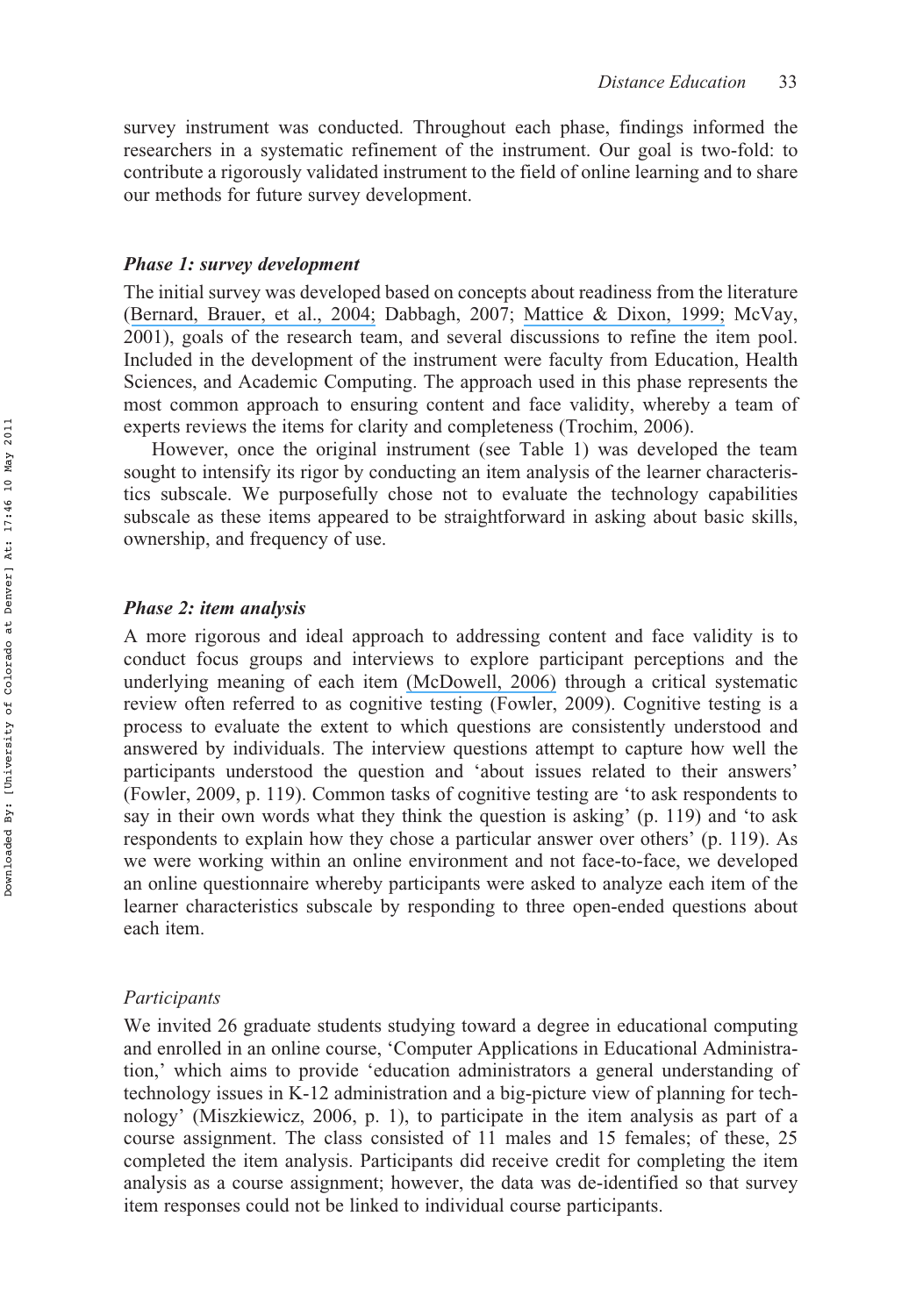| Table 1. | Survey items. |  |
|----------|---------------|--|
|----------|---------------|--|

| Phases 1 & 2: Original instrument $(2006)$<br>36 items |                                                                                                                                                                                                                                           |                                  | Phase 3: OLRS instrument (2008)<br>32 items                                                                                                                                                                                                                                                                                                                                                                   |  |  |  |  |
|--------------------------------------------------------|-------------------------------------------------------------------------------------------------------------------------------------------------------------------------------------------------------------------------------------------|----------------------------------|---------------------------------------------------------------------------------------------------------------------------------------------------------------------------------------------------------------------------------------------------------------------------------------------------------------------------------------------------------------------------------------------------------------|--|--|--|--|
|                                                        | Learner characteristics                                                                                                                                                                                                                   | Learner characteristics subscale |                                                                                                                                                                                                                                                                                                                                                                                                               |  |  |  |  |
|                                                        | 1. I am confident in my ability to excel in a<br>college program.<br>2. I do not give up easily when confronted<br>with obstacles.                                                                                                        | 1.                               | Please answer the following questions in the<br>context of your experience as a college student<br>in an online program.<br>I am confident in my ability to excel in a                                                                                                                                                                                                                                        |  |  |  |  |
|                                                        | 3. I believe I am responsible for my own<br>education; what I learn is ultimately my<br>responsibility.                                                                                                                                   | 2.                               | college program.<br>I do not give up easily when confronted<br>with technology-related obstacles (e.g.,                                                                                                                                                                                                                                                                                                       |  |  |  |  |
|                                                        | 4. I am comfortable working in alternative<br>learning environments.                                                                                                                                                                      |                                  | Internet connection issues, difficulty with<br>downloads, difficulty locating information,                                                                                                                                                                                                                                                                                                                    |  |  |  |  |
|                                                        | 5. I am comfortable expressing my opinion<br>in writing to others.<br>6. I am effective in communicating my                                                                                                                               | 3.                               | unable to contact instructor immediately,<br>$etc.$ ).<br>I believe I am responsible for my own                                                                                                                                                                                                                                                                                                               |  |  |  |  |
| 7.                                                     | opinion in writing to others.<br>I work well in a group.<br>8. I work well independently.<br>9. I am good at completing tasks<br>independently.<br>10. I am comfortable responding to other<br>people's ideas.                            |                                  | education; what I learn is ultimately my<br>responsibility. For example, I am<br>responsible for communicating with my<br>professor when I have difficulty<br>understanding, obtaining answers to<br>questions I might have about assignments,<br>material, and content, etc.                                                                                                                                 |  |  |  |  |
|                                                        | 11. I am good at giving constructive and<br>proactive feedback to others.<br>12. I am a good 'time manager.'<br>13. I am capable of self-discipline.<br>14. I can read for comprehension without<br>guided questions from the instructor. | 4.                               | I am comfortable working in alternative<br>learning environments. For this question,<br>alternative learning environments are<br>defined as spaces outside of the traditional<br>classroom such as library, online, home,<br>etc.                                                                                                                                                                             |  |  |  |  |
|                                                        | 15. I am goal directed; if I set my sights on<br>an end result, I usually achieve it.                                                                                                                                                     |                                  | 5. I am comfortable expressing my opinion in<br>writing to others.                                                                                                                                                                                                                                                                                                                                            |  |  |  |  |
|                                                        | 16. I am interested in an online program<br>because I have commuting problems.                                                                                                                                                            |                                  | 6. I am able to express my opinion in writing<br>so that others understand what I mean.                                                                                                                                                                                                                                                                                                                       |  |  |  |  |
|                                                        | 17. I am interested in an online program<br>because I have conflicts with work.<br>18. I am interested in an online program                                                                                                               |                                  | 7. I work well in a group. (For example, I am<br>an active communicator in a group, I<br>contribute my fair share in a group, etc.)                                                                                                                                                                                                                                                                           |  |  |  |  |
|                                                        | because I have conflicts with childcare<br>and/or family obligations.                                                                                                                                                                     |                                  | 8. I am good at completing tasks<br>independently.                                                                                                                                                                                                                                                                                                                                                            |  |  |  |  |
|                                                        | 19. I am interested in an online program<br>because I have scheduling conflicts.<br>20. I have daily access to a computer with an                                                                                                         |                                  | 9. I am comfortable responding to other<br>people's ideas.<br>10. I give constructive and proactive feedback                                                                                                                                                                                                                                                                                                  |  |  |  |  |
|                                                        | Internet connection.                                                                                                                                                                                                                      |                                  | to others even when I disagree.<br>11. I organize my time to complete course<br>requirements in a timely manner.<br>12. I regulate and adjust my behavior to<br>complete course requirements.<br>13. I understand the main ideas and important<br>issues of readings without guidance from<br>the instructor. (For example, I can read for<br>comprehension without guided questions<br>from the instructor.) |  |  |  |  |

14. I achieve goals I set for myself.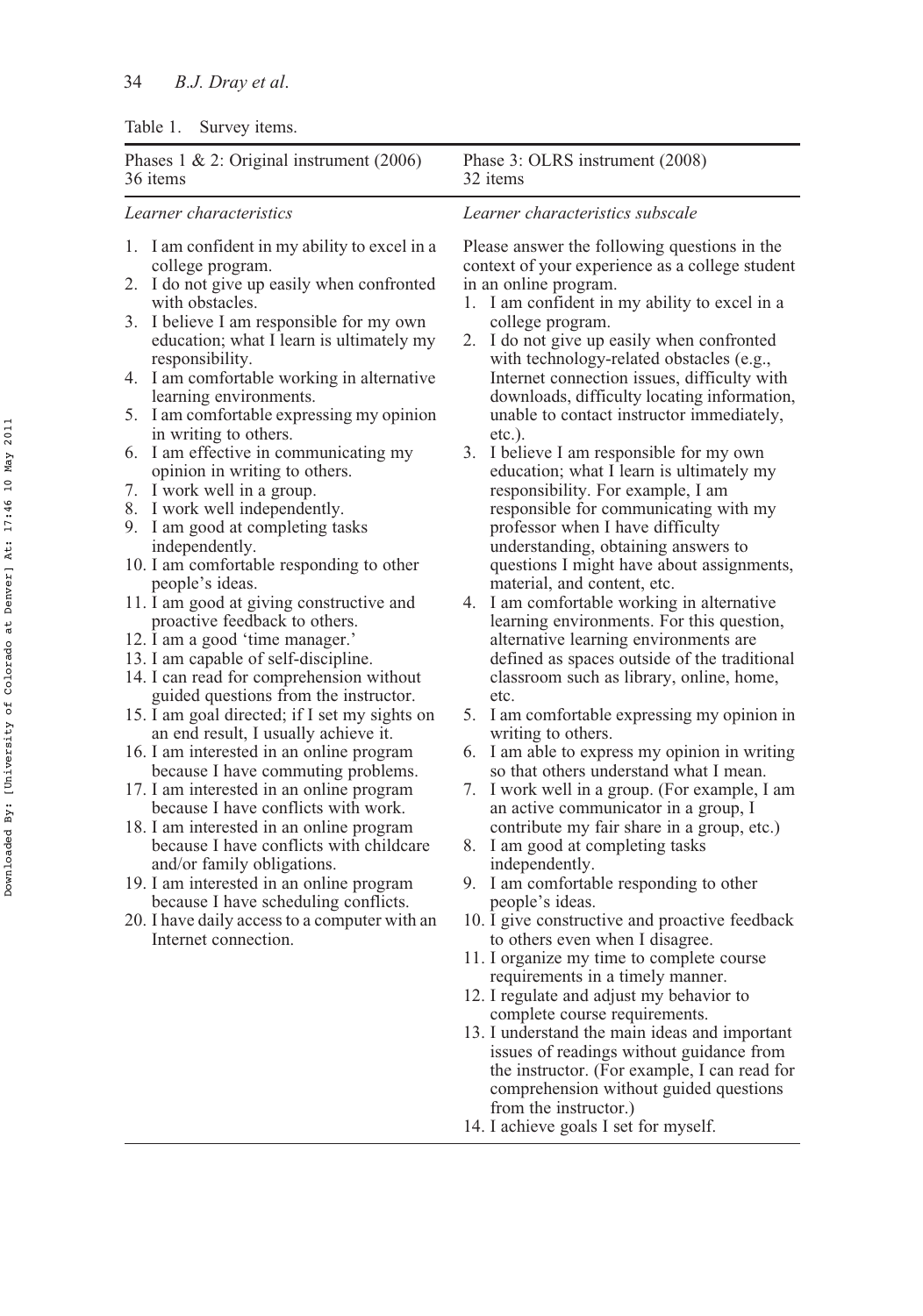| Table 1. |  | (Continued). |  |
|----------|--|--------------|--|
|----------|--|--------------|--|

| Phases 1 & 2: Original instrument $(2006)$<br>36 items                                                                                                                                                                                                                                                                                                                                                                                                                                                                                                                                                                                                                                                                                                                                                                                                                                                                                                                                                                                                                                                                    | Phase 3: OLRS instrument (2008)<br>32 items                                                                                                                                                                                                                                                                                                                                                                                                                                                                                                                                                                                                                                                                                                                                                                                                                                                                                                                                                                                                                                                                                                                                                                                                                                                                                                                                                                |  |  |  |
|---------------------------------------------------------------------------------------------------------------------------------------------------------------------------------------------------------------------------------------------------------------------------------------------------------------------------------------------------------------------------------------------------------------------------------------------------------------------------------------------------------------------------------------------------------------------------------------------------------------------------------------------------------------------------------------------------------------------------------------------------------------------------------------------------------------------------------------------------------------------------------------------------------------------------------------------------------------------------------------------------------------------------------------------------------------------------------------------------------------------------|------------------------------------------------------------------------------------------------------------------------------------------------------------------------------------------------------------------------------------------------------------------------------------------------------------------------------------------------------------------------------------------------------------------------------------------------------------------------------------------------------------------------------------------------------------------------------------------------------------------------------------------------------------------------------------------------------------------------------------------------------------------------------------------------------------------------------------------------------------------------------------------------------------------------------------------------------------------------------------------------------------------------------------------------------------------------------------------------------------------------------------------------------------------------------------------------------------------------------------------------------------------------------------------------------------------------------------------------------------------------------------------------------------|--|--|--|
| Technology capabilities                                                                                                                                                                                                                                                                                                                                                                                                                                                                                                                                                                                                                                                                                                                                                                                                                                                                                                                                                                                                                                                                                                   | Technology capabilities subscale                                                                                                                                                                                                                                                                                                                                                                                                                                                                                                                                                                                                                                                                                                                                                                                                                                                                                                                                                                                                                                                                                                                                                                                                                                                                                                                                                                           |  |  |  |
| Do you own your own computer? (yes/<br>1.<br>no)<br>2. What type of computer do you own at<br>home?<br>3. What operating system does your home<br>computer use? (check one)<br>4. How does your home computer connect<br>to the Internet? (check one)<br>5. Which do you most often use to<br>complete class work?<br>6. If you use your office computer, what<br>operating system does your computer<br>use? (check one)<br>7. If you use your work computer, what<br>type of Internet connection does it have?<br>8. Do you know how to open and use the<br>following software? Check all that<br>apply.<br>9. Do you know how to install software on<br>your computer for class purposes?<br>10. How often do you use email?<br>11. How often do you use the Internet?<br>12. What is your primary purpose for using<br>the Internet?<br>13. Which course management systems<br>have you used?<br>14. Please check any of the following tasks<br>that you are competent to execute:<br>(check all that apply)<br>15. How often do you use Instant<br>Messaging?<br>16. Which Instant Messaging software do<br>you use? | 15. I am interested in an online program<br>because of (check all that apply):<br>16. I have daily access to the Internet in order<br>to complete assignments.<br>Tell us about the computers you use to access<br>and complete coursework by completing<br>the following matrices.<br>17. Your computer type(s):<br>18. How often do you use computer(s):<br>19. Your operating system(s):<br>20. Your connection type(s):<br>21. Indicate which of the following software<br>you know how to use by checking all that<br>apply.<br>22. Do you know how to install software on<br>your computer for course purposes?<br>23. How often do you use email?<br>24. Suppose the following files were emailed to<br>you as attachments. Please indicate which<br>of them you would know how to open,<br>view, and/or print (check all that apply):<br>25. How often do you use the Internet?<br>26. For what purpose do you use the Internet<br>(e.g., Instant Messaging and email, web<br>searching)?<br>27. If you were viewing a website, indicate<br>which of the following files you know how<br>to open, view, and/or print (check all that<br>apply):<br>28. Which course management systems have<br>you used? (select all that apply)<br>29. Please check any of the following tasks that<br>you are competent to execute (select all that<br>apply):<br>30. Which of the following research tools have |  |  |  |
|                                                                                                                                                                                                                                                                                                                                                                                                                                                                                                                                                                                                                                                                                                                                                                                                                                                                                                                                                                                                                                                                                                                           | you used in your coursework?<br>31. How often do you use Instant Messaging?<br>32. Which Instant Messaging software do you<br>use? (select all that apply)                                                                                                                                                                                                                                                                                                                                                                                                                                                                                                                                                                                                                                                                                                                                                                                                                                                                                                                                                                                                                                                                                                                                                                                                                                                 |  |  |  |

### *Procedure*

We invited students to evaluate the survey as part of an assignment for their course. Participants first completed the original 20-item subscale (see Table 1). Upon completion of the survey subscale, participants were asked to go through each item again and answer three open-ended questions about each of the survey items. Based on Converse and Presser's recommendations for examining the construct of items (1986), participants answered each of the following questions for each survey question: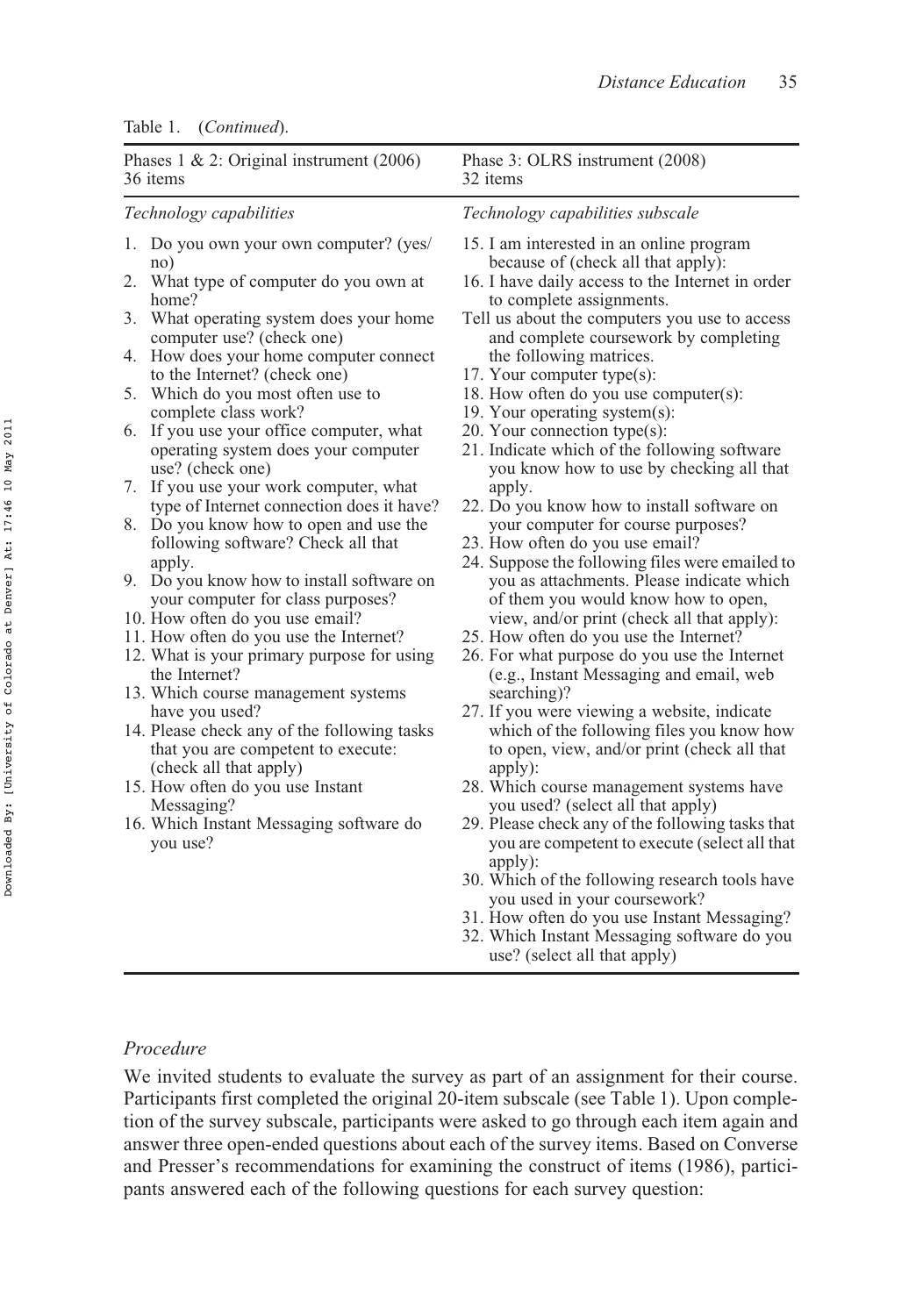- (1) What did the whole question mean to you?
- (2) Would you reword the question? How?
- (3) When you created your response, what was it that you had in mind? (I want to know what you thought you were answering and what you were thinking when you answered it.)

The lead researchers analyzed and coded the responses to each question of the item analysis questionnaire using an open coding system ([Strauss & Corbin, 1990](https://www.researchgate.net/publication/245581479_Basics_Of_Qualitative_Research_Grounded_Theory_Procedures_And_Techniques?el=1_x_8&enrichId=rgreq-b205b0290859ad36832dc5f852f5d877-XXX&enrichSource=Y292ZXJQYWdlOzIyNDg4NTczMztBUzo5OTY3NTIyNzAzMzYwOEAxNDAwNzc1ODM0NDkx)). Items were coded based on the extent to which the response matched our intended construct of the item as follows: matched, borderline, and did not match at all. The lead researchers then tallied the number for each code and more closely examined those questions in which responses had a higher number of borderline or not matching. As the analysis continued, it was found that the responses to question 3 ('When you created your response, what was it that you had in mind?') were most revealing as to whether the questions asked what we intended. As a result, responses to question 3 were analyzed first, leading the researchers back to question 2 (the recommendations for rewording) for assistance with revisions.

For example, when responding to original item 2, 'I do not give up easily when confronted with obstacles,' most of the responses to 'What did the whole question mean to you?' matched our intended construct, but an analysis of responses to the final question, 'When you created your response, what was it you had in mind?,' revealed multiple interpretations from examples of real life, to college life, to technologyspecific obstacles. One participant responded: 'I pursue challenges,' which implies that this person seeks out challenges to overcome. Another response ('This asks me if I can be defeated or scared off easily. I definitely do not.') assisted us in clarifying and refining what we wanted to know. Our intention was to ask, if or when faced with challenges in an online environment would the individual give up? Further analysis of the recommendations for rewording enabled us to step back and rethink, what the question was asking. Thus, the rewrite became 'I do not give up easily when confronted with technology-related obstacles (e.g., Internet connection issues, difficulty with downloads, difficulty locating information, unable to contact instructor immediately, etc.).' It was the combination of responses to each question about the item that informed the extent to which revisions were made to each question.

### *Findings*

Analysis of student responses to the item analysis overall revealed that students were responding to questions on the basis of their personal life experiences in general rather than within the educational context of online learning. As a result an overall prompt to each item was added, 'Please answer the following questions in the context of your experiences as a college student in an online program,' to clarify the context in which questions should be answered. Additionally, as illustrated in Table 2 most items were revised to include examples, while only one item was deleted due to participants' perception that items 8 and 9 were asking the same thing.

The outcome of phases 1 and 2 was the development of a 32-question survey designed to measure learner characteristics (14 items) and technology capabilities (18 items) of students. Although the initial goal was for students to self-assess online readiness, we expanded the construct of readiness to include aspects of access (e.g., mental access, material access, skills access, and usage access) framed by van Dijk's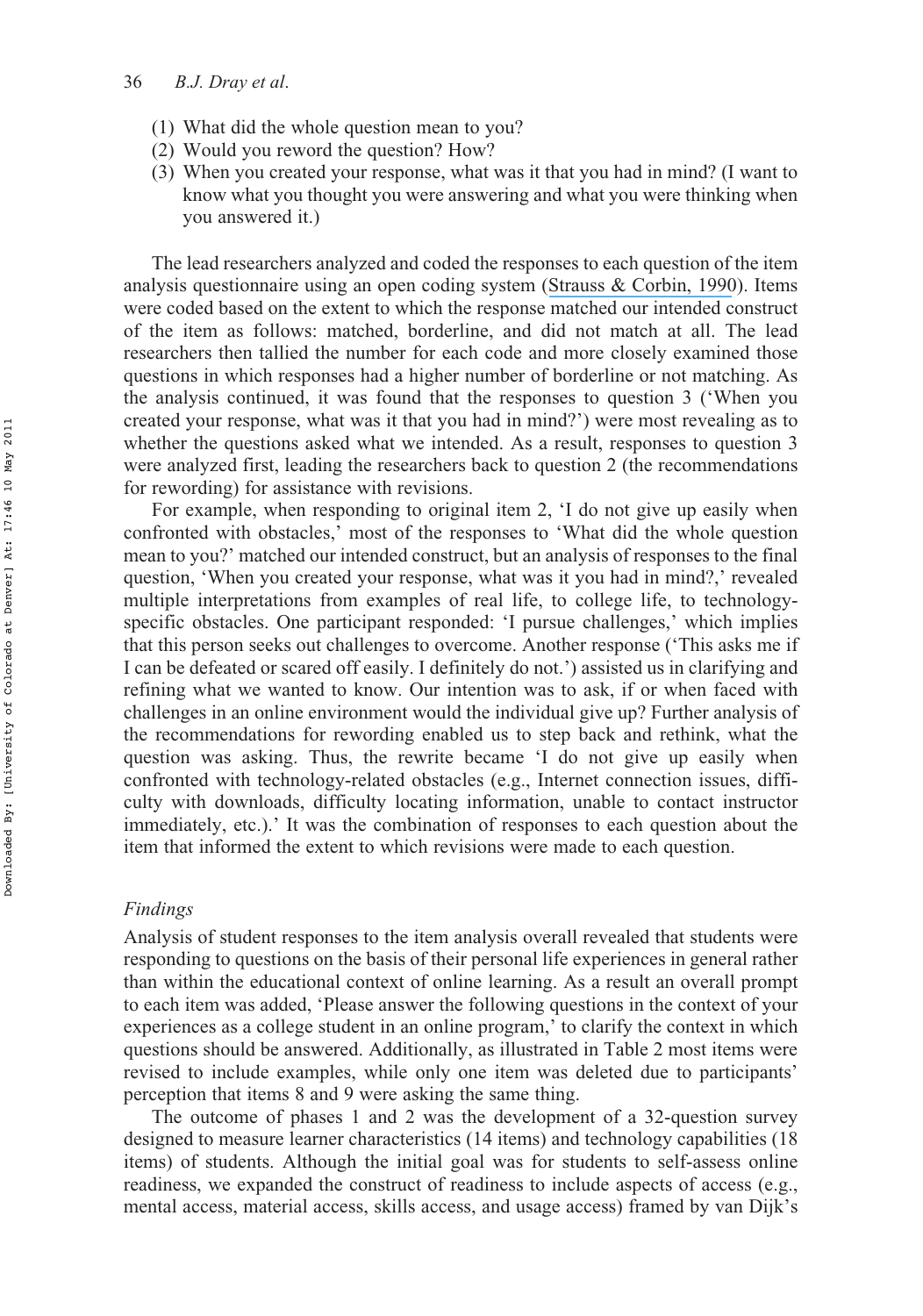| Original item                                                                                           | Revised item                                                                                                                                                                                                                                                                                                           |  |  |
|---------------------------------------------------------------------------------------------------------|------------------------------------------------------------------------------------------------------------------------------------------------------------------------------------------------------------------------------------------------------------------------------------------------------------------------|--|--|
| 1. I am confident in my ability to excel in a<br>graduate program.                                      | I am confident in my ability to excel in a<br>college program.                                                                                                                                                                                                                                                         |  |  |
| 2. I do not give up easily, even when<br>confronted with obstacles.                                     | I do not give up easily when confronted with<br>technology-related obstacles (e.g., Internet<br>connection issues, difficulty with downloads,<br>difficulty with locating information, unable<br>to contact instructor immediately, etc.).                                                                             |  |  |
| 3. I believe I am responsible for my own<br>education; what I learn is ultimately my<br>responsibility. | I believe I am responsible for my own<br>education; what I learn is ultimately my<br>responsibility. For example, I am<br>responsible for communicating with my<br>professor when I have difficulty<br>understanding, obtaining answers to<br>questions I might have about assignments,<br>material, and content, etc. |  |  |
| 4. I am comfortable working in alternative<br>learning environments.                                    | I am comfortable working in alternative<br>learning environments. For this question<br>alternative learning environments are<br>defined as spaces outside of the traditional<br>classroom such as library, online, home, etc.                                                                                          |  |  |
| 5. I am comfortable expressing my opinion<br>in writing to others.                                      | I am comfortable expressing my opinion in<br>writing to others.                                                                                                                                                                                                                                                        |  |  |
| 6. I am effective in communicating my<br>opinion in writing to others.                                  | I am able to express my opinion in writing so<br>that others understand what I mean.                                                                                                                                                                                                                                   |  |  |
| 7. I work well in a group.                                                                              | I work well in a group. For example, I am an<br>active communicator in a group, I contribute<br>my fair share in a group, etc.                                                                                                                                                                                         |  |  |
| 8. I work well independently.                                                                           | Deleted – responses indicated same meaning as<br>item 9.                                                                                                                                                                                                                                                               |  |  |
| 9. I am good at completing tasks<br>independently.                                                      | I am good at completing tasks independently<br>(i.e., I don't need others to encourage or<br>remind me to complete assignments).                                                                                                                                                                                       |  |  |
| 10. I am comfortable responding to other<br>people's ideas.                                             | I am comfortable responding to other people's<br>ideas.                                                                                                                                                                                                                                                                |  |  |
| 11. I am good at giving constructive and<br>proactive feedback to others.                               | I give constructive and proactive feedback to<br>others even when I disagree.                                                                                                                                                                                                                                          |  |  |
| 12. I am a good 'time manager.'                                                                         | I organize my time to complete course<br>requirements in a timely manner.                                                                                                                                                                                                                                              |  |  |
| 13. I am capable of self-discipline.                                                                    | I regulate and adjust my behavior to complete<br>course requirements.                                                                                                                                                                                                                                                  |  |  |
| 14. I can read for comprehension without<br>guided questions from instructor.                           | I understand the main ideas and important<br>issues of readings without guidance from the<br>instructor. For example, I can read for<br>comprehension without guided questions<br>from the instructor.                                                                                                                 |  |  |
| 15. I am goal oriented; if I set my sights on<br>an end result, I usually achieve it.                   | I achieve goals I set for myself.                                                                                                                                                                                                                                                                                      |  |  |

Table 2. Comparison of original item with revised item for learner characteristics subscale.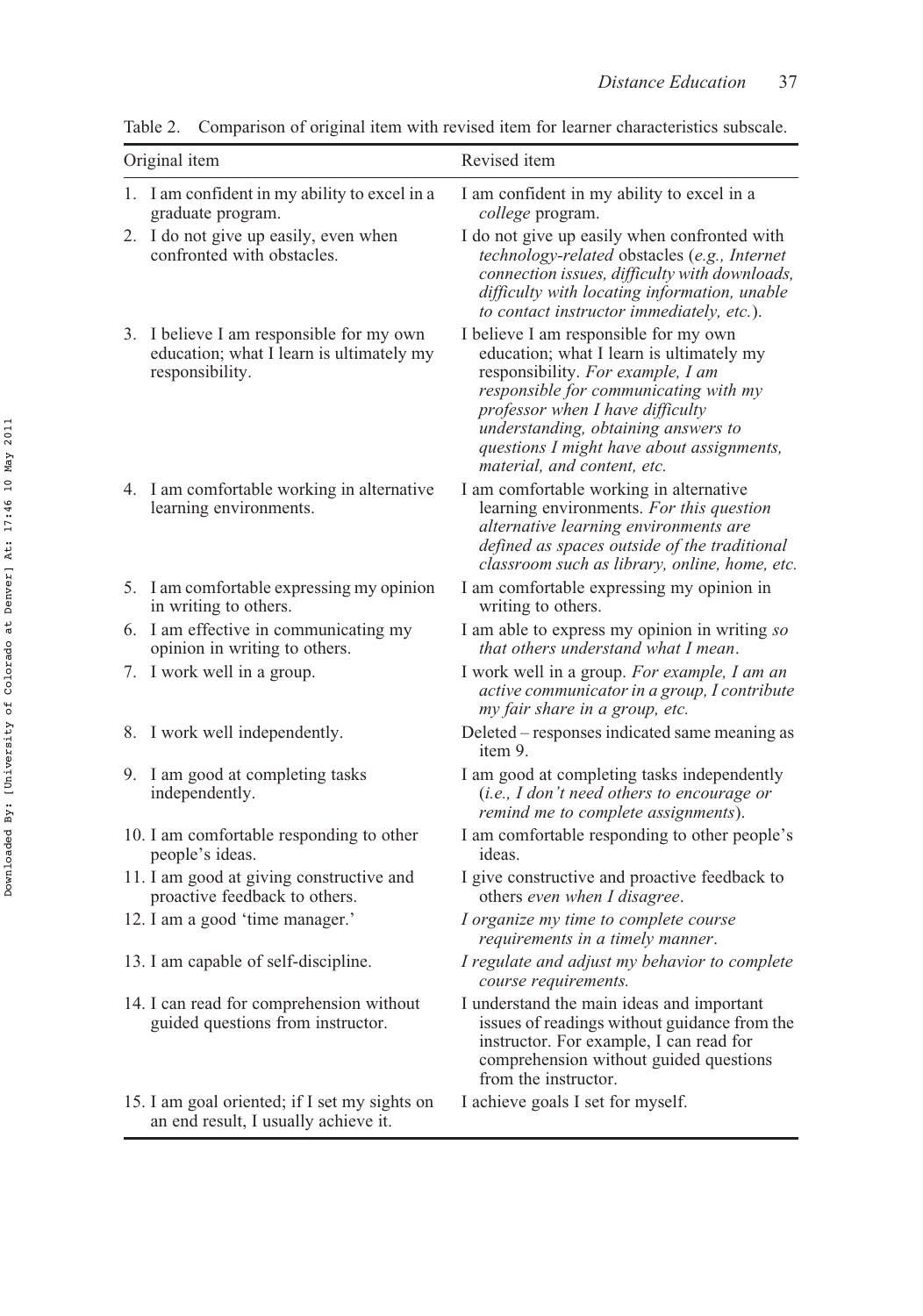| Term            | Definition                                                                                                                        |
|-----------------|-----------------------------------------------------------------------------------------------------------------------------------|
| Mental access   | Lack of elementary digital experience caused by lack of interest,<br>computer anxiety, and unattractiveness of the new technology |
| Material access | No possession of computers and network connections                                                                                |
| Skills access   | Lack of digital skills caused by insufficient user-friendliness and<br>inadequate education or social support                     |
| Usage access    | Lack of significant usage opportunities or unequal distribution of them                                                           |

Table 3. van Dijk's definitions of access related to digital divide (2002).

digital divide research (2002) (see Table 3) as well as the more traditional questions asked by educators regarding learner characteristics, values, and preferences (see Dabbagh, 2007). Additionally, with the development of more collaborative technology it is essential that students have collaborative social skills such as conflict management, decision-making, trust building, and open communication to manage their relationships and the extent to which peers are learning from each other (Dabbagh, 2007).

# *Phase 3: survey validation and reliability*

During phase 3, we combined the survey with questions from three existing surveys ([Bernard, Brauer, et al., 2004;](https://www.researchgate.net/publication/249016740_The_development_of_a_questionnaire_for_predicting_online_learning_achievement?el=1_x_8&enrichId=rgreq-b205b0290859ad36832dc5f852f5d877-XXX&enrichSource=Y292ZXJQYWdlOzIyNDg4NTczMztBUzo5OTY3NTIyNzAzMzYwOEAxNDAwNzc1ODM0NDkx) [Mattice & Dixon, 1999;](https://www.researchgate.net/publication/234614396_Student_Preparedness_for_Distance_Education?el=1_x_8&enrichId=rgreq-b205b0290859ad36832dc5f852f5d877-XXX&enrichSource=Y292ZXJQYWdlOzIyNDg4NTczMztBUzo5OTY3NTIyNzAzMzYwOEAxNDAwNzc1ODM0NDkx) McVay, 2001) to conduct the criterion-referenced validity whereby similar items from existing instruments are compared with items from our instrument. We also conducted statistical analysis of items within our instrument to examine their validity (how well the instrument performed across and within items) and reliability (consistency of the instrument's performance). The total survey comprised 96 items. The first eight items were demographic questions, items 9–23 comprised the learner characteristics subscale, and items 24–40 comprised the technology capabilities subscale of our original survey instrument, the online learning readiness survey (OLRS) ([Dray & Miszkiewicz,](https://www.researchgate.net/publication/49250852_The_Intersection_of_Learner_Characteristics_and_Technology_Capabilities_Implications_for_Online_Learning?el=1_x_8&enrichId=rgreq-b205b0290859ad36832dc5f852f5d877-XXX&enrichSource=Y292ZXJQYWdlOzIyNDg4NTczMztBUzo5OTY3NTIyNzAzMzYwOEAxNDAwNzc1ODM0NDkx) [2007](https://www.researchgate.net/publication/49250852_The_Intersection_of_Learner_Characteristics_and_Technology_Capabilities_Implications_for_Online_Learning?el=1_x_8&enrichId=rgreq-b205b0290859ad36832dc5f852f5d877-XXX&enrichSource=Y292ZXJQYWdlOzIyNDg4NTczMztBUzo5OTY3NTIyNzAzMzYwOEAxNDAwNzc1ODM0NDkx)). Items 41–96 were added at the end of the survey as a point of comparison, to test the criterion validity of our instrument with other existing measures. Items 41–71 came from the Mattice and Dixon survey, and items 72–96 from the Bernard, Brauer, et al. survey, which included items from McVay's survey (see Table 4).

### *Participants*

Faculty from a mid-sized comprehensive urban teacher college asked their students to participate in the validation of the survey. The invitation yielded 501 participants from

| Items     | Source                                                                         |
|-----------|--------------------------------------------------------------------------------|
| $1 - 8$   | Demographic questions                                                          |
| $9 - 23$  | OLRS subscale 1: learner characteristics (Dray & Miszkiewicz, 2007)            |
| $24 - 40$ | OLRS subscale 2: technology capabilities (Dray & Miszkiewicz, 2007)            |
| $41 - 71$ | Mattice and Dixon (1999) survey items                                          |
| $72 - 96$ | Bernard, Brauer, et al. (2004) survey items; McVay (2000, 2001) items embedded |

Table 4. Survey items for validation study.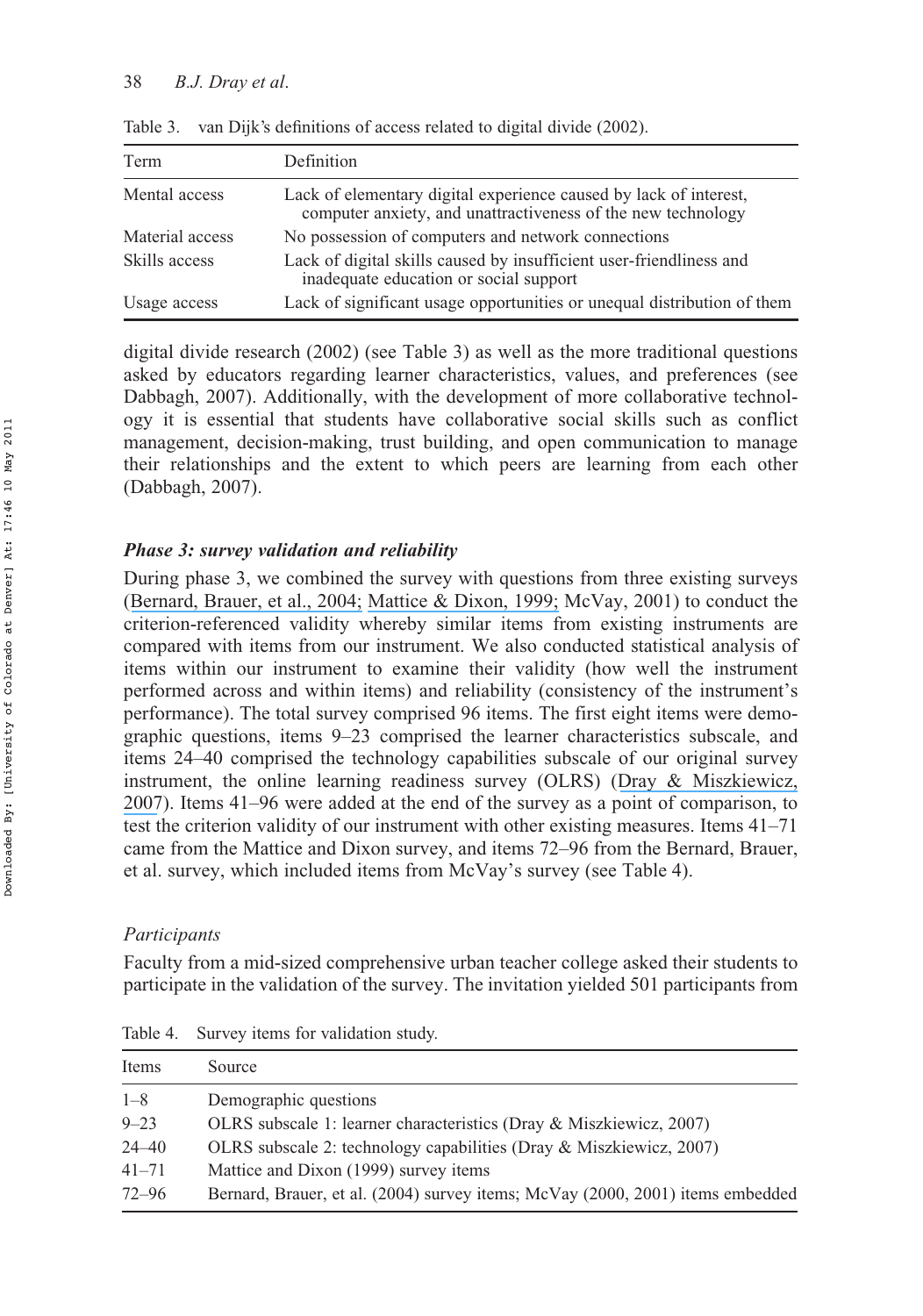undergraduate and graduate courses: of these, 32% were male and 67% were female, with  $1\%$  not responding to the question. With regard to age,  $41\%$  of respondents were under 21, 37% were  $21-25$ , 16% were 26–40, and the remaining 5% were 41 and over, with 1% not answering the question. Respondents were primarily from the School of Education (40%) with the remainder spread across Arts and Humanities (12%), Natural and Social Sciences (19%), and Professions (18%), with 11% not responding. Of the participants, 79% were undergraduates, 19% graduates, and 2% non-matriculated. Caucasian/White made up 73% of respondents, African American/Black were 13%, Hispanic 7%, Asian/Pacific Islander 3%, American Indian 0.2%, mixed 2.4%, and other 1.2%. Of the 501 participants in our data set, one was deleted due to incomplete data.

### *Procedure*

To evaluate the technical quality of the instrument, we conducted reliability analysis, confirmatory factor analysis, and convergent validity. Overall the survey had two distinctive subscales – learner characteristics and technology capabilities. The technology capability subscale variables were further classified based on the digital divide themes (see Table 5) suggested by van Dijk (2002).

| Factor 1: Learner characteristics    |                |       | Factor 2: Technology capabilities |                                  |                |       |           |                              |
|--------------------------------------|----------------|-------|-----------------------------------|----------------------------------|----------------|-------|-----------|------------------------------|
| Ouestion/<br>variable<br>transformed | Max            | Mean  | <b>SD</b>                         | Question/variable<br>transformed | Max            | Mean  | <b>SD</b> | Subscales<br>within factor 2 |
| Q <sub>9</sub>                       | 4              | 3.328 | 0.786                             | Q23tot                           | 7              | 1.854 | 1.017     | Mental access                |
| Q10                                  | $\overline{4}$ | 3.258 | 0.654                             | O34tot                           | 7              | 4.062 | 1.016     | Mental access                |
| Q11                                  | $\overline{4}$ | 3.502 | 0.589                             | Q24                              | 1              | 0.960 | 0.196     | Mental access                |
| Q12                                  | $\overline{4}$ | 3.304 | 0.645                             | $Q25/27/28$ hometot              | 15             | 5.252 | 1.652     | Mental access                |
| Q13                                  | $\overline{4}$ | 3.220 | 0.655                             | O25/27/28 worktot                | 15             | 2.442 | 2.267     | Mental access                |
| Q14                                  | $\overline{4}$ | 3.262 | 0.602                             | O25/27/28 labtot                 | 15             | 2.566 | 2.389     | Mental access                |
| Q15                                  | $\overline{4}$ | 3.272 | 0.666                             | $Q25/27/28$ othertot             | 15             | 1.768 | 2.178     | Mental access                |
| Q16                                  | $\overline{4}$ | 3.476 | 0.560                             | Q29tot                           | 5              | 3.774 | 1.144     | Skill access                 |
| Q17                                  | 4              | 3.250 | 0.540                             | Q30                              | 1              | 0.850 | 0.357     | Skill access                 |
| Q18                                  | $\overline{4}$ | 3.114 | 0.581                             | Q32tot                           | 6              | 4.946 | 1.486     | Skill access                 |
| Q19                                  | 4              | 3.034 | 0.725                             | O35tot                           | 6              | 4.956 | 1.519     | Skill access                 |
| Q20                                  | 4              | 3.250 | 0.613                             | O36tot                           | 5              | 1.466 | 0.581     | Skill access                 |
| Q21                                  | $\overline{4}$ | 3.094 | 0.634                             | O37tot                           | 12             | 9.530 | 2.583     | Skill access                 |
| Q22                                  | 4              | 3.360 | 0.568                             | O38tot                           | 5              | 2.566 | 0.717     | Skill access                 |
|                                      |                |       |                                   | O <sub>26</sub> home             | $\overline{4}$ | 2.790 | 0.656     | Usage                        |
|                                      |                |       |                                   | O <sub>26</sub> work             | $\overline{4}$ | 1.262 | 1.338     | Usage                        |
|                                      |                |       |                                   | Q26lab                           | 4              | 1.360 | 1.270     | Usage                        |
|                                      |                |       |                                   | Q26other                         | $\overline{4}$ | 0.794 | 1.143     | Usage                        |
|                                      |                |       |                                   | Q31                              | 5              | 3.394 | 0.851     | Usage                        |
|                                      |                |       |                                   | Q33                              | 5              | 3.802 | 0.497     | Usage                        |
|                                      |                |       |                                   | Q39                              | 4              | 1.976 | 1.650     | Usage                        |

Table 5. Descriptive statistics by variable.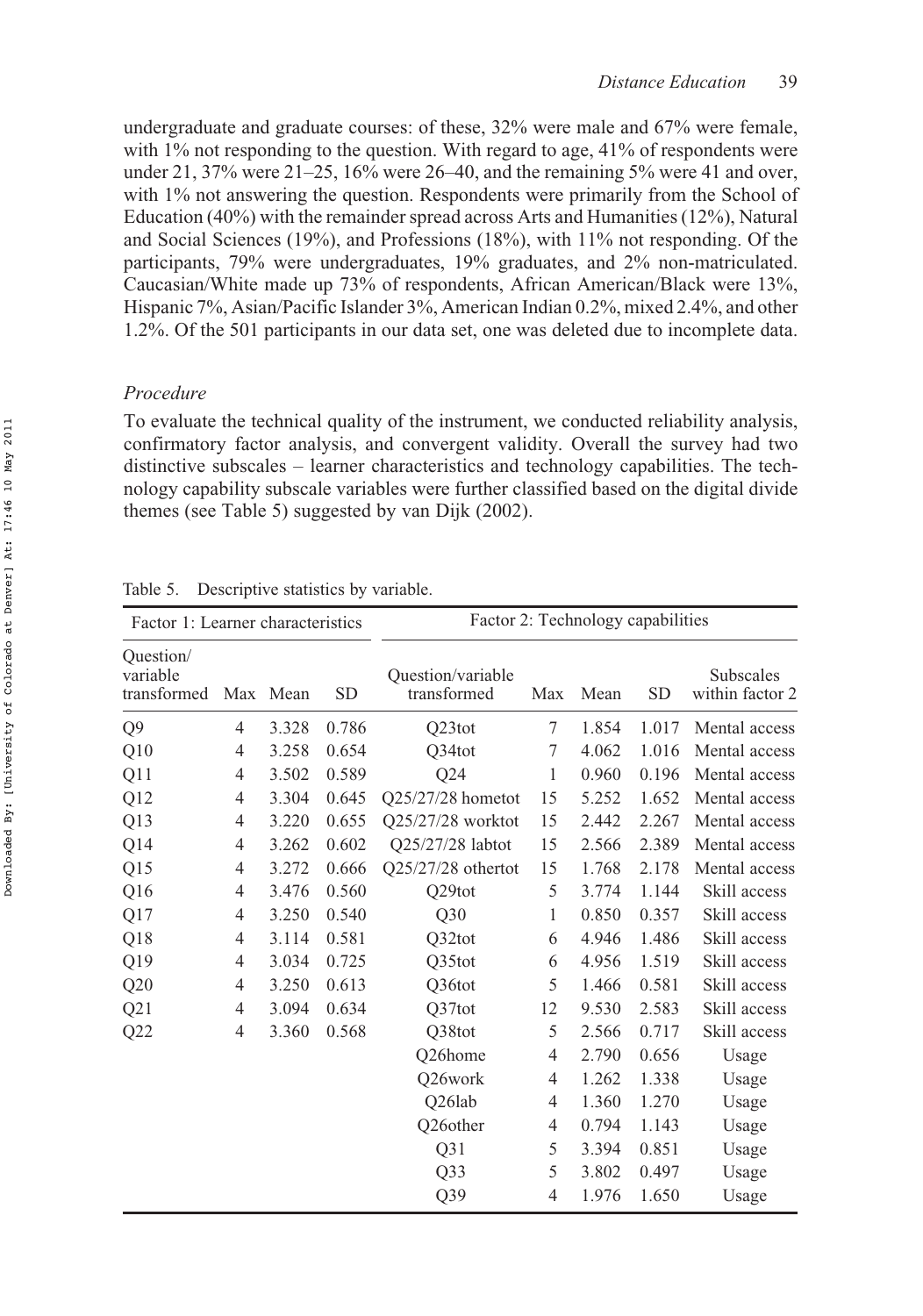*Reliability analysis.* The overall internal consistency of the survey is .778 (Cronbach's alpha).

*Validity.* We validated the underlying structure of the survey by performing confirmatory factor analysis (CFA) (with EQS software); we did this to evaluate whether the survey scores reflected our initial theoretical constructs. Three models were conducted: (1) a one-factor model (all the questions in the survey) to determine if the survey questions measure a general construct; (2) a two-factor model (learner characteristics and technology capabilities); and (3) a five-factor model (learner characteristics and the four subscales such as mental access or material access). Table 6 shows the fit indices by model.

Based on the results of the CFA, the five-factor model is the model that better fitted the data observed. The comparative fit index (CFI), root mean square error of approximation (RMSEA), and chi-square/df gradually improved compared to the oneand two-factor models. The statistics of the five-factor model (chi-square = 1333.2,  $df = 551$ ,  $p = .000$ ) and RMSEA (.053) indicate that this model adequately fitted the item scores. Collectively, we conclude that the five-factor model better reflects the underlying pattern among scores than any of the alternative models.

Most factor loadings were statistically significant and generally high (see Table 7). Questions with the highest loadings are Q13 (students are comfortable to express own opinion in writing to others, .637) under learner characteristics, Q34tot (the purposes students use the Internet for, .552) under mental access, hometot (the accessibility of different types of technology at home, .466) under material access, Q32tot (the types of email attachment students know how to open/view/print, .859) under skill access, and Q33 (how often students use the Internet, .755) under usage – these are strong indicators of key elements of students' learner and technology capabilities for an online program. Most of the correlation coefficients were in the right directions with statistical significance. For example, hometot (the accessibility of computer/Internet at home) was positively correlated with Q26home (the usage of computer/Internet at home), as students who had more access to computers or Internet at home would be more likely to use them frequently.

As mentioned earlier, we administered two other surveys ([Bernard, Brauer, et al.,](https://www.researchgate.net/publication/249016740_The_development_of_a_questionnaire_for_predicting_online_learning_achievement?el=1_x_8&enrichId=rgreq-b205b0290859ad36832dc5f852f5d877-XXX&enrichSource=Y292ZXJQYWdlOzIyNDg4NTczMztBUzo5OTY3NTIyNzAzMzYwOEAxNDAwNzc1ODM0NDkx) [2004;](https://www.researchgate.net/publication/249016740_The_development_of_a_questionnaire_for_predicting_online_learning_achievement?el=1_x_8&enrichId=rgreq-b205b0290859ad36832dc5f852f5d877-XXX&enrichSource=Y292ZXJQYWdlOzIyNDg4NTczMztBUzo5OTY3NTIyNzAzMzYwOEAxNDAwNzc1ODM0NDkx) [Mattice & Dixon, 1999](https://www.researchgate.net/publication/234614396_Student_Preparedness_for_Distance_Education?el=1_x_8&enrichId=rgreq-b205b0290859ad36832dc5f852f5d877-XXX&enrichSource=Y292ZXJQYWdlOzIyNDg4NTczMztBUzo5OTY3NTIyNzAzMzYwOEAxNDAwNzc1ODM0NDkx)) as part of the reliability and validity study and included questions from these surveys at the end of our instrument. It is important to note that the Bernard, Brauer, et al. survey included items from the McVay survey (2000, 2001). We mapped questions in survey 2 ([Mattice & Dixon, 1999](https://www.researchgate.net/publication/234614396_Student_Preparedness_for_Distance_Education?el=1_x_8&enrichId=rgreq-b205b0290859ad36832dc5f852f5d877-XXX&enrichSource=Y292ZXJQYWdlOzIyNDg4NTczMztBUzo5OTY3NTIyNzAzMzYwOEAxNDAwNzc1ODM0NDkx)) onto the five

|                                                    | Model 1    | Model 2     | Model 3      |
|----------------------------------------------------|------------|-------------|--------------|
|                                                    | One factor | Two factors | Five factors |
| Comparative fit index (CFI)                        | 0.563      | 0.792       | 0.845        |
| Root mean square error of approximation<br>(RMSEA) | 0.089      | 0.062       | 0.053        |
| Chi-square                                         | 2767.2     | 1609.3      | 1333.2       |
| Degrees of freedom (df)                            | 557        | 556         | 551          |
| Chi-square/df                                      | 4.97       | 2.89        | 2.42         |
|                                                    |            |             |              |

Table 6. Model fit indices of three models of confirmatory factor analysis.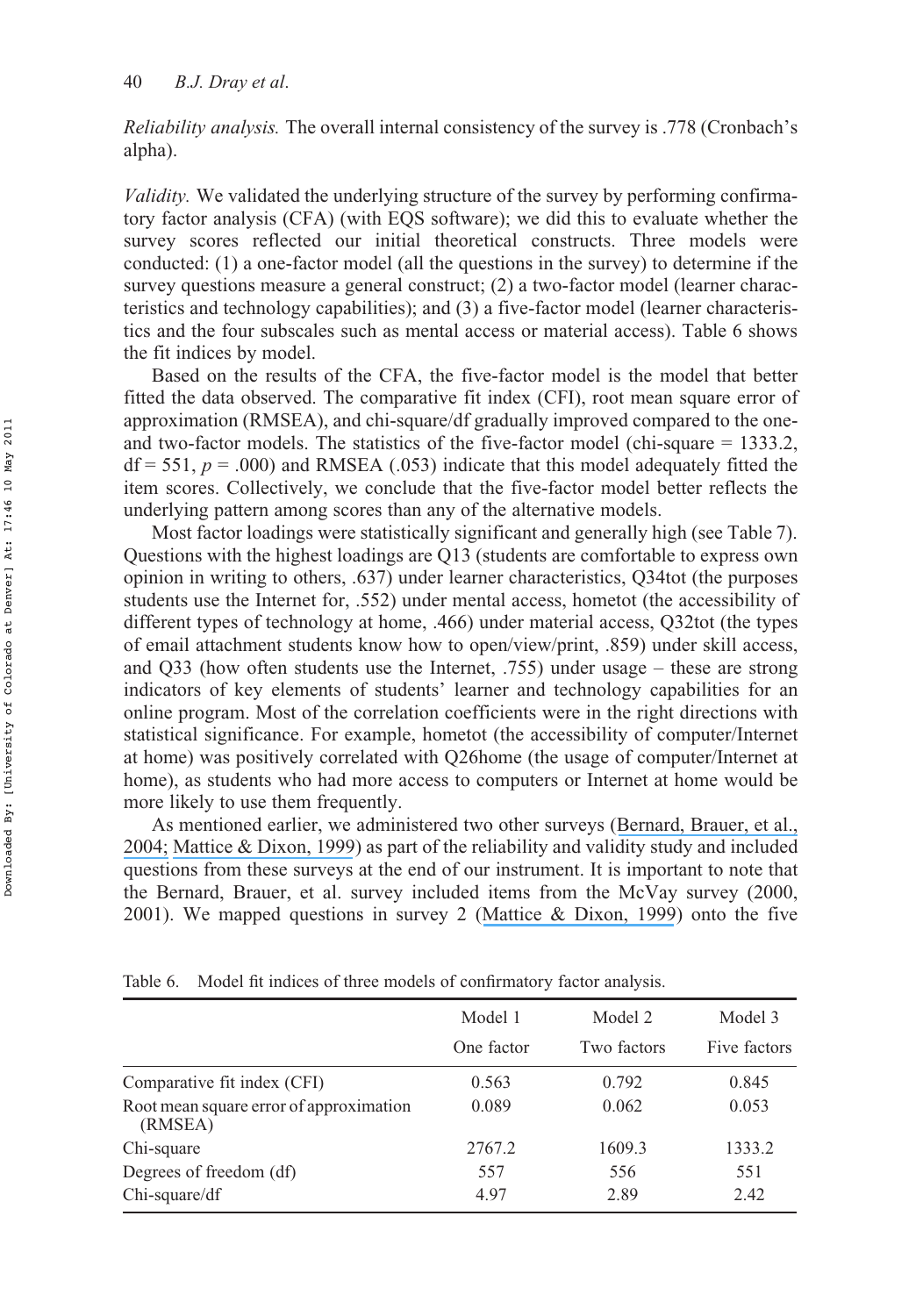| Learner characteristics          |                   |           | Technology capabilities          |              |                   |           |
|----------------------------------|-------------------|-----------|----------------------------------|--------------|-------------------|-----------|
| Question/variable<br>transformed | Factor<br>loading | R-squared | Question/variable<br>transformed | Subscale     | Factor<br>loading | R-squared |
| Q <sub>9</sub>                   | 0.360             | .130      | Q23tot                           | Mental       | 0.195             | .038      |
| Q10                              | 0.440             | .193      | Q34tot                           | Mental       | 0.552             | .305      |
| Q11                              | 0.518             | .268      | Q24                              | Material     | 0.289             | .084      |
| Q12                              | 0.595             | .354      | hometot                          | Material     | 0.466             | .218      |
| Q13                              | 0.609             | .371      | worktot                          | Material     | 0.440             | .193      |
| Q14                              | 0.637             | .406      | labtot                           | Material     | 0.260             | .068      |
| Q15                              | 0.503             | .253      | othertot                         | Material     | 0.389             | .152      |
| Q16                              | 0.560             | .314      | Q29tot                           | Skill        | 0.668             | .446      |
| Q17                              | 0.601             | .361      | Q30                              | Skill        | 0.391             | .152      |
| Q18                              | 0.534             | .285      | O32tot                           | Skill        | 0.859             | .737      |
| Q19                              | 0.536             | .288      | O35tot                           | <b>Skill</b> | 0.838             | .703      |
| Q20                              | 0.512             | .263      | Q36tot                           | Skill        | 0.203             | .041      |
| Q21                              | 0.512             | .262      | O37tot                           | <b>Skill</b> | 0.707             | .499      |
| Q22                              | 0.527             | .278      | O38tot                           | <b>Skill</b> | 0.422             | .178      |
|                                  |                   |           | O <sub>26</sub> home             | Usage        | 0.447             | .199      |
|                                  |                   |           | Q26work                          | Usage        | 0.270             | .073      |
|                                  |                   |           | Q26lab                           | Usage        | 0.165             | .027      |
|                                  |                   |           | Q26other                         | Usage        | 0.223             | .050      |
|                                  |                   |           | Q31                              | Usage        | 0.584             | .341      |
|                                  |                   |           | Q33                              | Usage        | 0.755             | .570      |
|                                  |                   |           | Q39                              | Usage        | 0.278             | .078      |

Table 7. CFA factor loadings for five-factor model.

factors as we did for the online survey. Survey 3 ([Bernard, Brauer, et al., 2004](https://www.researchgate.net/publication/249016740_The_development_of_a_questionnaire_for_predicting_online_learning_achievement?el=1_x_8&enrichId=rgreq-b205b0290859ad36832dc5f852f5d877-XXX&enrichSource=Y292ZXJQYWdlOzIyNDg4NTczMztBUzo5OTY3NTIyNzAzMzYwOEAxNDAwNzc1ODM0NDkx)) involved items measuring learner characteristics only. The internal consistency of these surveys is survey  $2 = .662$  and survey  $3 = .802$ . The convergent validity coefficients are presented in Table 8, the former with a lower reliability and the latter with a higher reliability, than the survey proposed.

Table 8. Convergent validity coefficients with survey 2 ([Mattice & Dixon, 1999](https://www.researchgate.net/publication/234614396_Student_Preparedness_for_Distance_Education?el=1_x_8&enrichId=rgreq-b205b0290859ad36832dc5f852f5d877-XXX&enrichSource=Y292ZXJQYWdlOzIyNDg4NTczMztBUzo5OTY3NTIyNzAzMzYwOEAxNDAwNzc1ODM0NDkx)) and survey 3 ([Bernard, Brauer, et al., 2004](https://www.researchgate.net/publication/249016740_The_development_of_a_questionnaire_for_predicting_online_learning_achievement?el=1_x_8&enrichId=rgreq-b205b0290859ad36832dc5f852f5d877-XXX&enrichSource=Y292ZXJQYWdlOzIyNDg4NTczMztBUzo5OTY3NTIyNzAzMzYwOEAxNDAwNzc1ODM0NDkx)).

|               |           | Survey 2  |           |               |           |           |  |  |
|---------------|-----------|-----------|-----------|---------------|-----------|-----------|--|--|
|               | LC        | Mental    | Material  | <b>Skills</b> | Usage     | Survey 3  |  |  |
| LC            | $0.349**$ | 0.151     | 0.068     | 0.217         | 0.091     | $0.391**$ |  |  |
| Mental        | 0.112     | $0.325**$ | 0.244     | 0.157         | 0.240     | 0.277     |  |  |
| Material      | 0.004     | 0.104     | $0.307**$ | 0.101         | 0.193     | 0.170     |  |  |
| <b>Skills</b> | 0.234     | 0.158     | 0.274     | $0.422**$     | 0.246     | 0.292     |  |  |
| Usage         | 0.122     | 0.142     | 0.330     | 0.276         | $0.443**$ | 0.285     |  |  |

\*\*Correlations are significant at the 0.01 level (2-tailed).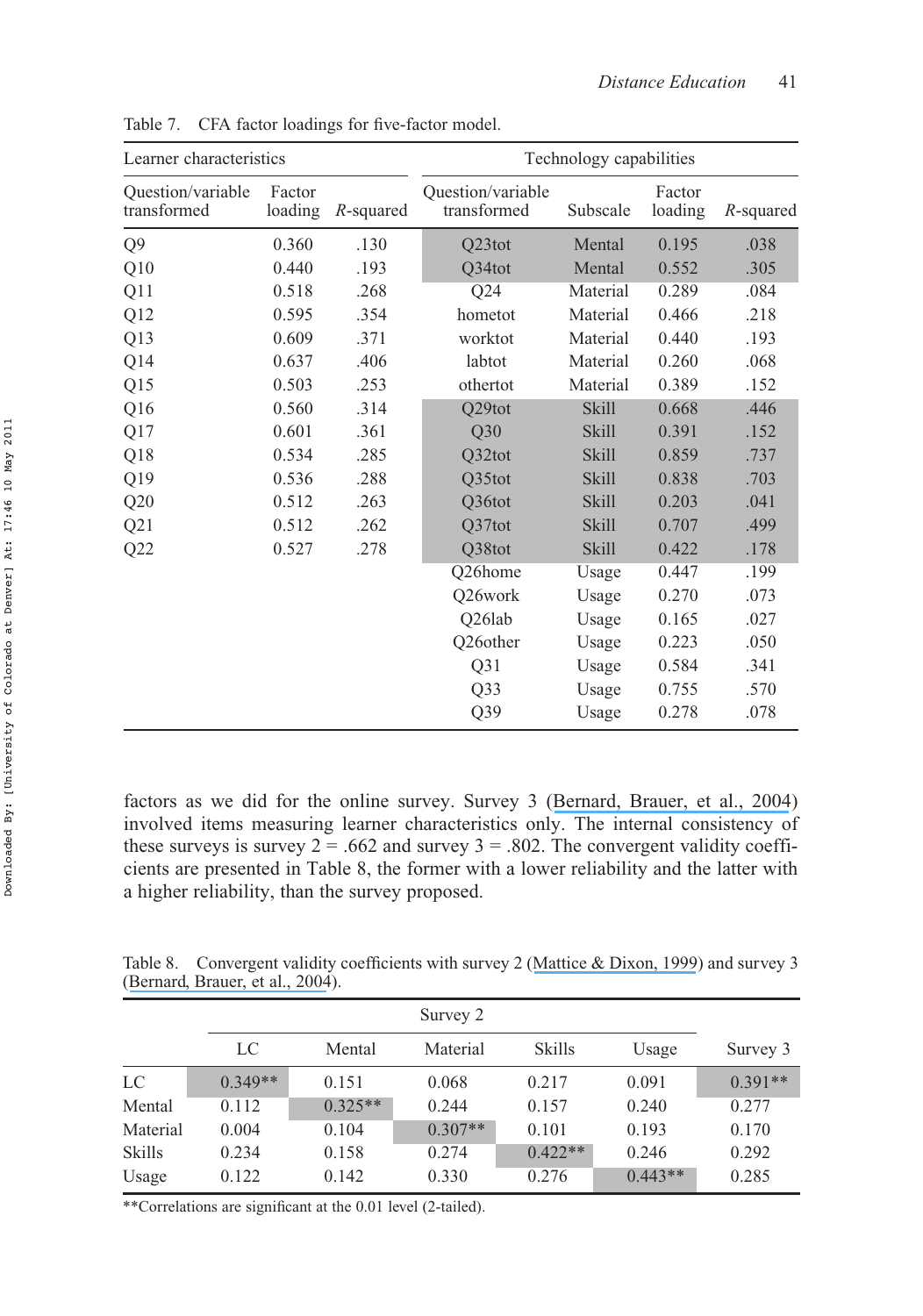#### 42 *B.J. Dray et al*.

The magnitude of the correlations shows appropriate evidence for convergent validity. The magnitude is positive, which means they are focusing on similar constructs, and of moderate magnitude; although they are not exactly the same.

#### **Discussion**

The results of the validation study yielded strong translation and criterion-referenced validity for items from the learner characteristics subscale. We believe this was in part due to the phase 2 item analysis, which assisted us in better articulating each item. However, items from the technology capabilities subscale yielded inconsistent results during the statistical analysis, with some items yielding stronger results than others, causing us to more closely examine the construct of the items and revisit the literature to more clearly define the notion of readiness with regard to engagement with ICT.

#### *Reconceptualizing readiness with technology*

Although we agree that existing surveys provide an important exploration of the characteristics of *prepared* and *successful* online students, we believe that the literature points to other important factors that must be considered, in particular, students' engagement with ICT, rather than simply access to technology. For instance, Chelus (2003) conducted a study examining the relationship of bandwidth connectivity (i.e., dialup compared to cable or T3) to student success rates in online learning as applied to knowledge gap theory, and found that students with higher bandwidth participated more in class and achieved a higher grade. While her sample was small, implications of her study point to a more nuanced and layered understanding of the digital divide that moves away from conceptualizing it as mere access to technology. Similarly, we posit that student success in online programs is a complex interplay of personal learner characteristics and level of engagement with ICT.

For some time, the term digital divide has been recognized with a focus on access to the Internet and/or equipment. Conversations have tended to focus on who could afford to buy personal computing equipment and high bandwidth. [Selwyn \(2004\)](https://www.researchgate.net/publication/247358029_Reconsidering_Political_and_Popular_Understandings_of_the_Digital_Divide?el=1_x_8&enrichId=rgreq-b205b0290859ad36832dc5f852f5d877-XXX&enrichSource=Y292ZXJQYWdlOzIyNDg4NTczMztBUzo5OTY3NTIyNzAzMzYwOEAxNDAwNzc1ODM0NDkx), however, suggested that expressing the digital divide in this manner is simplistic. Revealing the complexities of individual ICT use, including reasons for non-use (e.g., economic, social, and practical reasons to engage or not engage), Selwyn (2011) urges researchers to study relationships to ICT. He argues that individuals develop a relationship with ICT, a term under whose umbrella resides a diverse range of technologies.

van Dijk and Hacker (2003), like Selwyn (2011), considered former categorizations of the digital divide and ICT engagement as too simplistic. According to van Dijk (2006), the term digital divide is a metaphor that confuses people by suggesting that there are two complete groups divided by something that is well defined or as he describes it, a gap that is 'difficult to bridge … about absolute inequalities … [and is] a static condition' (p. 222). van Dijk views the digital divide as more fluid, ever changing, and perpetually in motion as variables such as advances in technology, changes in economy, society, and education affect individuals. The framework he provides includes four main gaps of access within the digital divide: material access, skills access, usage access, and motivational access (altered from mental access in his 2003 publication). Like Selwyn, van Dijk points out that measuring something like access in purely economic terms is misleading. Physical access to ICT is far more complex and distributed across one's exposure to social and cultural resources, educational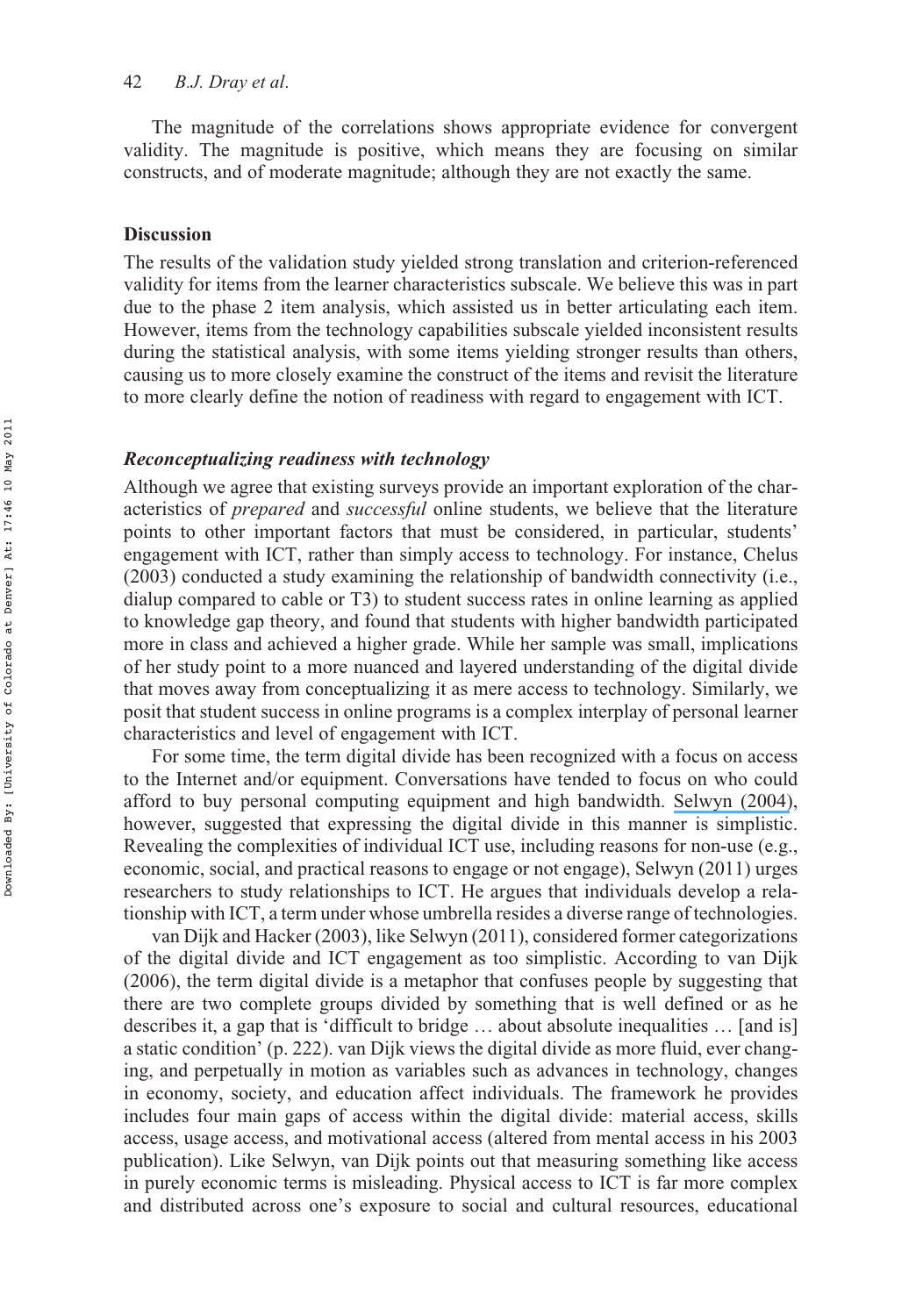resources, and time. van Dijk (2006) cited the ever evolving PEW Internet and American Life Project statistics to illustrate that the digital divide is dynamic, that individuals are not in or out; rather individuals move in and out and across the digital divide based on variables within those realms noted above. Lack of interest, lack of skill, attitudes of family and friends, and anxiety are variables that exist within Selwyn's breakdown of access and use (2004), as well as within van Dijk's framework of material, skills, usage, and motivation.

The influence of these variables is confirmed in research by Hsieh, Rai, and Keil (2008), who revealed that 'enjoyment and confidence in using information and communication technologies, availability, and perceived behavioral control are more powerful in shaping continued ICT use intention for the disadvantaged' (p. 97). Hsieh et al. defined digital inequality as inequality in the access and use of ICT and found that perceived ease of use, attitude of family and friends toward the resource, and personal attitudes were influential toward the use of ICT to both the socially advantaged and socially disadvantaged groups surveyed. Specifically, hedonic outcomes (enjoyment), self-efficacy, availability, and perceived behavioral control were more influential in the use of ICT among the socially disadvantaged.

### *Revised readiness survey*

After a closer review of the literature on digital divide and level of engagement with ICT, we significantly revised the technology capability scale and re-named it ICT engagement subscale. This new subscale measures four areas of ICT engagement:

- (a) basic technology skills, such as ability to use specific applications in specific ways (e.g., email, Internet, spreadsheet, and documents);
- (b) access to technology including ownership of technology and connectivity to the Internet;
- (c) usage of technology, such as nature and frequency of use;
- (d) relationship with ICT, such as beliefs, values, confidence, and comfort with technology.

Given the impact of the item analysis on refining the learner characteristics subscale and the subsequent results from the statistical analysis of these items, we intend to conduct this method with the new ICT engagement subscale. We also plan to conduct another validation study with the new items.

### **Implications**

Emerging literature suggests that ideal online learners have a balance of learner characteristics and technology skills (Dabbagh, 2007). Equally important is the extent to and the ways in which students engage with ICT ([Selwyn, 2004;](https://www.researchgate.net/publication/247358029_Reconsidering_Political_and_Popular_Understandings_of_the_Digital_Divide?el=1_x_8&enrichId=rgreq-b205b0290859ad36832dc5f852f5d877-XXX&enrichSource=Y292ZXJQYWdlOzIyNDg4NTczMztBUzo5OTY3NTIyNzAzMzYwOEAxNDAwNzc1ODM0NDkx) van Dijk, 2002). As such, instruments that measure readiness should consider not only learner characteristics and technology skills but also level of engagement with and self-efficacy about ICT ([DeTure, 2004](https://www.researchgate.net/publication/261663962_Cognitive_Style_and_Self-Efficacy_Predicting_Student_Success_in_Online_Distance_Education?el=1_x_8&enrichId=rgreq-b205b0290859ad36832dc5f852f5d877-XXX&enrichSource=Y292ZXJQYWdlOzIyNDg4NTczMztBUzo5OTY3NTIyNzAzMzYwOEAxNDAwNzc1ODM0NDkx)). Our purpose is to provide a validated and rigorous instrument for institutions to assess learner characteristics and ICT engagement and to provide a central database of responses to continue survey refinement and validation.

The significance of this instrument lies in enabling learners to self-assess their readiness/preparedness so that institutions of higher education can make informed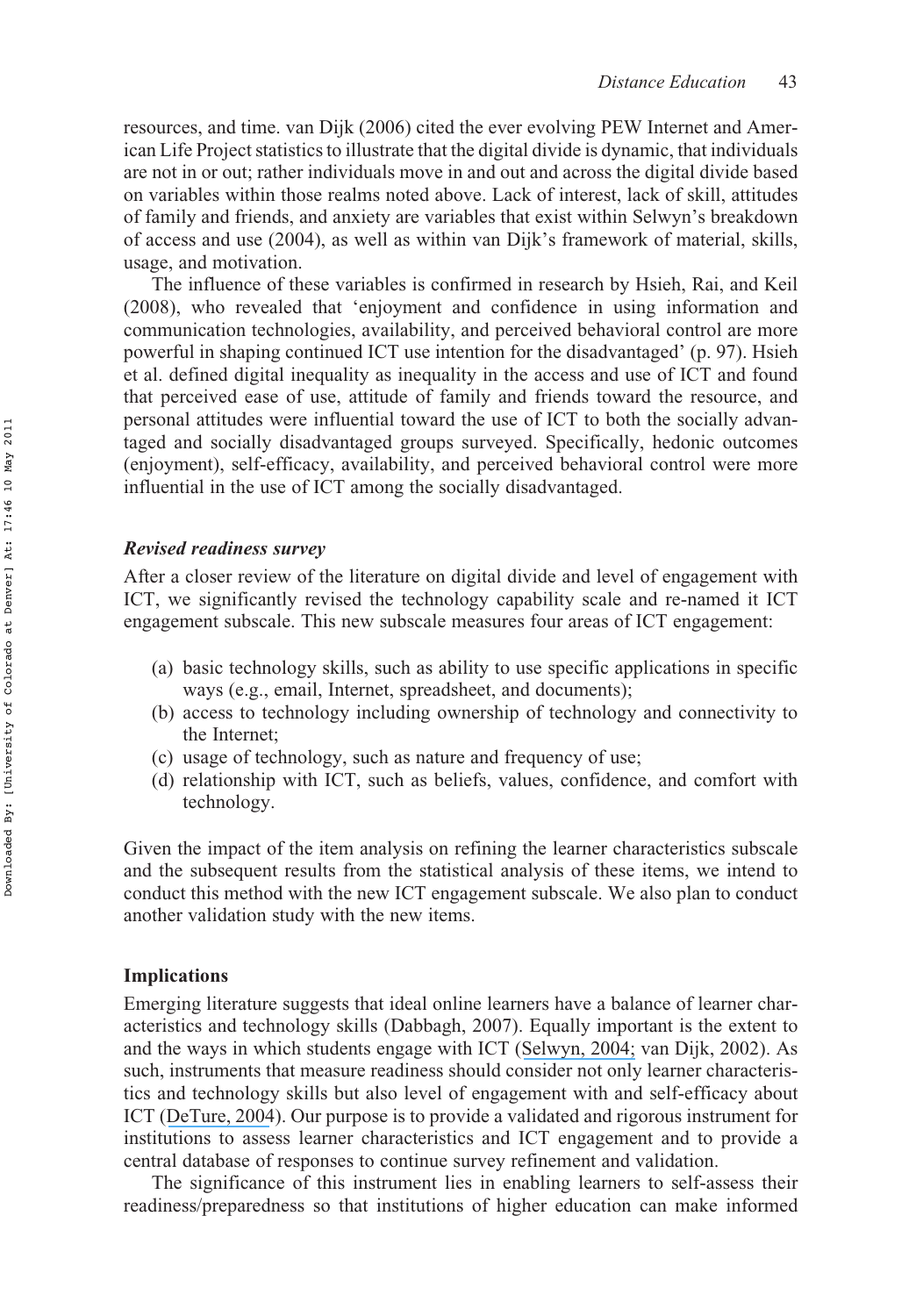decisions about how to improve outcomes for online learners. Areas of interest include helping:

- (a) students identify what areas they might have problems on or might need to work harder on when they take online courses;
- (b) faculty/programs understand what areas students struggle with and as a result build in orientations and other support services to help these students;
- (c) faculty and instructional designers design better course content to engage students in learning;
- (d) program directors and administrators better understand the needs of faculty and students.

The next step of this research will measure the impact and effectiveness of the instrument by tracking outcomes of student attrition/retention rates, changes in course and program development, and changes in support services in correlation with survey results.

# **Acknowledgement**

Initial development of the original 36 item instrument (2006) was partially funded under the Bilingual Special Education University Improvement Project, NYSED Contract #C006608.

# **Note**

1. Although the term online learning is far from an agreed-upon term for learning and teaching that takes place online, it is a commonly used term in the literature to describe the process of learning in formal learning environments in which a large part of the course is conducted online and therefore it is the term that we use for this mode of learning in this article. Although some researchers specify how much time must be spent online for it to be termed an online course – for example, the Sloan-C reports ([Allen & Seaman, 2006](https://www.researchgate.net/publication/279689661_Making_the_Grade_Online_Education_in_the_United_States_2006_Midwestern_Edition?el=1_x_8&enrichId=rgreq-b205b0290859ad36832dc5f852f5d877-XXX&enrichSource=Y292ZXJQYWdlOzIyNDg4NTczMztBUzo5OTY3NTIyNzAzMzYwOEAxNDAwNzc1ODM0NDkx), 2007, 2008) define online courses as courses in which more than 80% is delivered online – overall this type of specificity is lacking in most literature focused on online learning. Furthermore, even though our focus is on online learning that takes place in formal post-secondary online learning environments, much of the focus of this article is applicable to formal environments in other sectors (e.g., K-12, corporate, and government), hybrid types of courses, as well as informal online learning environments. See Lowenthal et al. (2009) for a discussion on the terms used to talk about online learning.

### **Notes on contributors**

Barbara J. Dray is an assistant professor in the School of Education and Human Development at the University of Colorado Denver. She teaches courses in bilingual and multicultural special education. She has designed and taught a variety of courses using course management platforms (e.g., Blackboard, ANGEL, eCollege) to facilitate hybrid and online courses.

Patrick R. Lowenthal is an academic technology coordinator and a doctoral student in instructional design and technology at the University of Colorado Denver. His research interests focus on instructional communication, with a specific focus on social and teaching presence, in online and face-to-face environments.

Melissa J. Miszkiewicz currently directs Academic & Research Technology Planning at Buffalo State College. Her research interest is ICT engagement.

Maria Araceli Ruiz-Primo is the director of the Research Center in the School of Education and Human Development at the University of Colorado Denver.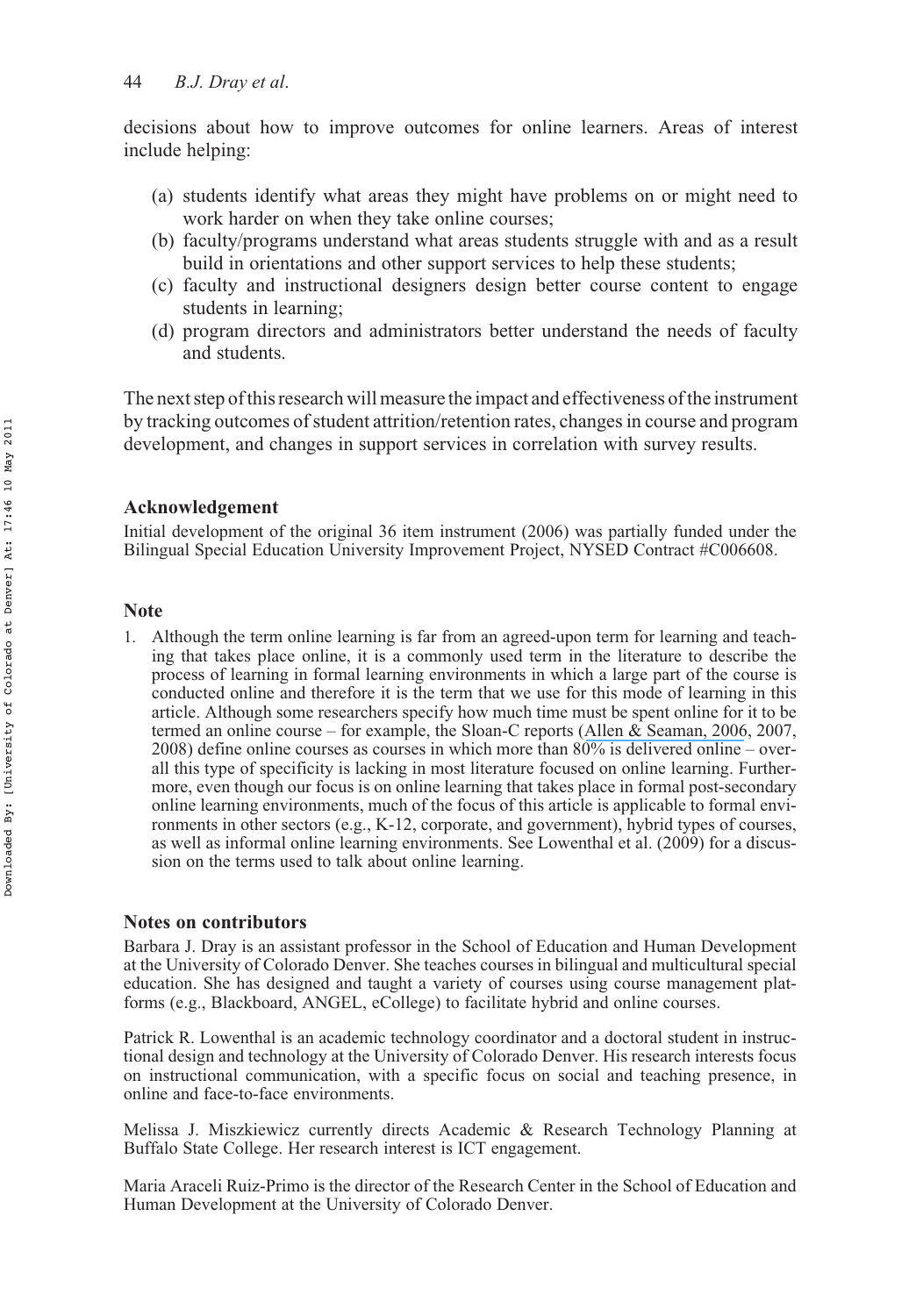Kelly Marczynski is the assistant director of the Center for Health and Social Research at Buffalo State College. She is an epidemiologist, with expertise in question and survey construction and general methodological issues, with an emphasis on the field of alcohol epidemiology.

### **References**

- Allen, I.E., & Seaman, J. (2006). *[Making the grade: Online education in the United States,](https://www.researchgate.net/publication/279689661_Making_the_Grade_Online_Education_in_the_United_States_2006_Midwestern_Edition?el=1_x_8&enrichId=rgreq-b205b0290859ad36832dc5f852f5d877-XXX&enrichSource=Y292ZXJQYWdlOzIyNDg4NTczMztBUzo5OTY3NTIyNzAzMzYwOEAxNDAwNzc1ODM0NDkx) 2006.* [Needham, MA: Sloan-C. Retrieved from http://www.sloan-c.org/publications/](https://www.researchgate.net/publication/279689661_Making_the_Grade_Online_Education_in_the_United_States_2006_Midwestern_Edition?el=1_x_8&enrichId=rgreq-b205b0290859ad36832dc5f852f5d877-XXX&enrichSource=Y292ZXJQYWdlOzIyNDg4NTczMztBUzo5OTY3NTIyNzAzMzYwOEAxNDAwNzc1ODM0NDkx) [survey/survey06.asp](https://www.researchgate.net/publication/279689661_Making_the_Grade_Online_Education_in_the_United_States_2006_Midwestern_Edition?el=1_x_8&enrichId=rgreq-b205b0290859ad36832dc5f852f5d877-XXX&enrichSource=Y292ZXJQYWdlOzIyNDg4NTczMztBUzo5OTY3NTIyNzAzMzYwOEAxNDAwNzc1ODM0NDkx)
- Allen, I.E., & Seaman, J. (2007). *Online nation: Five years of growth in online learning.* Needham, MA: Sloan-C. Retrieved from http://sloanconsortium.org/publications/survey/ pdf/online\_nation.pdf
- Allen, I.E., & Seaman, J. (2008). *Staying the course: Online education in the United States, 2008.* Needham MA: Sloan-C. Retrieved from http://sloanconsortium.org/sites/default/ files/staying\_the\_course-2.pdf
- Allen, I.E., & Seaman, J. (2010). *Learning on demand: Online education in the United States, 2009.* Needham, MA: Sloan-C. Retrieved from http://sloanconsortium.org/publications/ survey/pdf/learningondemand.pdf
- Bernard, R.M., Abrami, P.C., Yiping, L., Borokhovski, E., Wade, A., Wozney, L., et al. (2004). How does distance education compare with classroom instruction? A metaanalysis of the empirical literature. *Review of Educational Research, 74*(3), 379–439. doi: 10.3102/00346543074003379
- [Bernard, R.M., Brauer, A., Abrami, P.C., & Surkes, M. \(2004\). The development of a ques](https://www.researchgate.net/publication/249016740_The_development_of_a_questionnaire_for_predicting_online_learning_achievement?el=1_x_8&enrichId=rgreq-b205b0290859ad36832dc5f852f5d877-XXX&enrichSource=Y292ZXJQYWdlOzIyNDg4NTczMztBUzo5OTY3NTIyNzAzMzYwOEAxNDAwNzc1ODM0NDkx)[tionnaire for predicting online learning achievement.](https://www.researchgate.net/publication/249016740_The_development_of_a_questionnaire_for_predicting_online_learning_achievement?el=1_x_8&enrichId=rgreq-b205b0290859ad36832dc5f852f5d877-XXX&enrichSource=Y292ZXJQYWdlOzIyNDg4NTczMztBUzo5OTY3NTIyNzAzMzYwOEAxNDAwNzc1ODM0NDkx) *Distance Education, 25*(1), 31–47. [doi: 10.1080/0158791042000212440](https://www.researchgate.net/publication/249016740_The_development_of_a_questionnaire_for_predicting_online_learning_achievement?el=1_x_8&enrichId=rgreq-b205b0290859ad36832dc5f852f5d877-XXX&enrichSource=Y292ZXJQYWdlOzIyNDg4NTczMztBUzo5OTY3NTIyNzAzMzYwOEAxNDAwNzc1ODM0NDkx)
- Bruner, J. (1977). *The process of education* [\(2nd ed.\). Cambridge, MA: Harvard University Press.](https://www.researchgate.net/publication/48130877_The_Process_of_Education?el=1_x_8&enrichId=rgreq-b205b0290859ad36832dc5f852f5d877-XXX&enrichSource=Y292ZXJQYWdlOzIyNDg4NTczMztBUzo5OTY3NTIyNzAzMzYwOEAxNDAwNzc1ODM0NDkx)
- Callan, P.M. (2006). *Measuring up 2006: The national report card on higher education.* San Jose, CA: National Center for Public Policy and Higher Education. Retrieved from http:// measuringup.highereducation.org/\_docs/2006/NationalReport\_2006.pdf[
- Carr, S. (2000, February 11). As distance education comes of age, the challenge is keeping the students. *The Chronicle of Higher Education, 46*(23), A39–A41. Retrieved from http:// chronicle.com/free/v46/i23/23a00101.htm
- Chelus, C. (2003). *Access, assessment, and bandwidth: High speed Internet and distance education.* Unpublished doctoral dissertation, University of Buffalo, Buffalo, New York.
- Converse, J.M., & Presser, S. (1986). *[Survey questions: Handcrafting the standardized](https://www.researchgate.net/publication/44821978_Survey_Questions_Handcrafting_The_Standardized_Questionnaire?el=1_x_8&enrichId=rgreq-b205b0290859ad36832dc5f852f5d877-XXX&enrichSource=Y292ZXJQYWdlOzIyNDg4NTczMztBUzo5OTY3NTIyNzAzMzYwOEAxNDAwNzc1ODM0NDkx) questionnaire.* [Thousand Oaks, CA: Sage.](https://www.researchgate.net/publication/44821978_Survey_Questions_Handcrafting_The_Standardized_Questionnaire?el=1_x_8&enrichId=rgreq-b205b0290859ad36832dc5f852f5d877-XXX&enrichSource=Y292ZXJQYWdlOzIyNDg4NTczMztBUzo5OTY3NTIyNzAzMzYwOEAxNDAwNzc1ODM0NDkx)
- Dabbagh, N. (2007). The online learner: Characteristics and pedagogical implications. *Contemporary Issues in Technology and Teacher Education, 7*(3), 217–226. Retrieved from http://www.citejournal.org/
- Dawley, L. (2007). *[The tools for successful online teaching.](https://www.researchgate.net/publication/31863530_The_Tools_for_Successful_Online_Teaching_L_Dawley?el=1_x_8&enrichId=rgreq-b205b0290859ad36832dc5f852f5d877-XXX&enrichSource=Y292ZXJQYWdlOzIyNDg4NTczMztBUzo5OTY3NTIyNzAzMzYwOEAxNDAwNzc1ODM0NDkx)* Hershey, PA: Information Science.
- [DeTure, M. \(2004\). Cognitive style and self-efficacy: Predicting student success in online](https://www.researchgate.net/publication/261663962_Cognitive_Style_and_Self-Efficacy_Predicting_Student_Success_in_Online_Distance_Education?el=1_x_8&enrichId=rgreq-b205b0290859ad36832dc5f852f5d877-XXX&enrichSource=Y292ZXJQYWdlOzIyNDg4NTczMztBUzo5OTY3NTIyNzAzMzYwOEAxNDAwNzc1ODM0NDkx) distance education. *[The American Journal of Distance Education,](https://www.researchgate.net/publication/261663962_Cognitive_Style_and_Self-Efficacy_Predicting_Student_Success_in_Online_Distance_Education?el=1_x_8&enrichId=rgreq-b205b0290859ad36832dc5f852f5d877-XXX&enrichSource=Y292ZXJQYWdlOzIyNDg4NTczMztBUzo5OTY3NTIyNzAzMzYwOEAxNDAwNzc1ODM0NDkx) 18*(1), 21–38. Retrieved [from http://www.ajde.com/index.htm](https://www.researchgate.net/publication/261663962_Cognitive_Style_and_Self-Efficacy_Predicting_Student_Success_in_Online_Distance_Education?el=1_x_8&enrichId=rgreq-b205b0290859ad36832dc5f852f5d877-XXX&enrichSource=Y292ZXJQYWdlOzIyNDg4NTczMztBUzo5OTY3NTIyNzAzMzYwOEAxNDAwNzc1ODM0NDkx)
- Dray, B.J., & Miszkiewicz, M. (2007). *[The intersection of learner characteristics and tech](https://www.researchgate.net/publication/49250852_The_Intersection_of_Learner_Characteristics_and_Technology_Capabilities_Implications_for_Online_Learning?el=1_x_8&enrichId=rgreq-b205b0290859ad36832dc5f852f5d877-XXX&enrichSource=Y292ZXJQYWdlOzIyNDg4NTczMztBUzo5OTY3NTIyNzAzMzYwOEAxNDAwNzc1ODM0NDkx)[nology capabilities: Implications for online learning.](https://www.researchgate.net/publication/49250852_The_Intersection_of_Learner_Characteristics_and_Technology_Capabilities_Implications_for_Online_Learning?el=1_x_8&enrichId=rgreq-b205b0290859ad36832dc5f852f5d877-XXX&enrichSource=Y292ZXJQYWdlOzIyNDg4NTczMztBUzo5OTY3NTIyNzAzMzYwOEAxNDAwNzc1ODM0NDkx)* Paper presented at the 2007 AERA [Annual Meeting, Chicago, IL.](https://www.researchgate.net/publication/49250852_The_Intersection_of_Learner_Characteristics_and_Technology_Capabilities_Implications_for_Online_Learning?el=1_x_8&enrichId=rgreq-b205b0290859ad36832dc5f852f5d877-XXX&enrichSource=Y292ZXJQYWdlOzIyNDg4NTczMztBUzo5OTY3NTIyNzAzMzYwOEAxNDAwNzc1ODM0NDkx)
- Felder, F.M., & Soloman, B.A. (1991). *Index of learning styles.* Raleigh: North Carolina State University. Retrieved from http://sn.umdnj.edu/studentsonly/cas/IndexofLearning-Styles.pdf
- Fowler, F.J. (2009). *Survey research methods* (4th ed.). Thousand Oaks, CA: Sage.
- [Hagedorn, L.S. \(2005\). How to define retention: A new look at an old problem. In A. Seidman](https://www.researchgate.net/publication/237554795_How_to_define_retention_A_New_Look_at_an_Old_Problem?el=1_x_8&enrichId=rgreq-b205b0290859ad36832dc5f852f5d877-XXX&enrichSource=Y292ZXJQYWdlOzIyNDg4NTczMztBUzo5OTY3NTIyNzAzMzYwOEAxNDAwNzc1ODM0NDkx) & V. Tinto (Eds.), *College student retention* [\(pp. 89–106\). Westport, CT: Praeger.](https://www.researchgate.net/publication/237554795_How_to_define_retention_A_New_Look_at_an_Old_Problem?el=1_x_8&enrichId=rgreq-b205b0290859ad36832dc5f852f5d877-XXX&enrichSource=Y292ZXJQYWdlOzIyNDg4NTczMztBUzo5OTY3NTIyNzAzMzYwOEAxNDAwNzc1ODM0NDkx)
- [Hsieh, J.J.P.-A., Rai, A., & Keil, M. \(2008\). Understanding digital inequality: Comparing](https://www.researchgate.net/publication/220260378_Understanding_Digital_Inequality_Comparing_Continued_Use_Behavioral_Models_of_the_Socio-Economically_Advantaged_and_Disadvantaged?el=1_x_8&enrichId=rgreq-b205b0290859ad36832dc5f852f5d877-XXX&enrichSource=Y292ZXJQYWdlOzIyNDg4NTczMztBUzo5OTY3NTIyNzAzMzYwOEAxNDAwNzc1ODM0NDkx) [continued use behavioral models of the socio-economically advantaged and disadvan](https://www.researchgate.net/publication/220260378_Understanding_Digital_Inequality_Comparing_Continued_Use_Behavioral_Models_of_the_Socio-Economically_Advantaged_and_Disadvantaged?el=1_x_8&enrichId=rgreq-b205b0290859ad36832dc5f852f5d877-XXX&enrichSource=Y292ZXJQYWdlOzIyNDg4NTczMztBUzo5OTY3NTIyNzAzMzYwOEAxNDAwNzc1ODM0NDkx)taged. *MIS Quarterly, 32*[\(1\), 97–126. Retrieved from http://www.misq.org/](https://www.researchgate.net/publication/220260378_Understanding_Digital_Inequality_Comparing_Continued_Use_Behavioral_Models_of_the_Socio-Economically_Advantaged_and_Disadvantaged?el=1_x_8&enrichId=rgreq-b205b0290859ad36832dc5f852f5d877-XXX&enrichSource=Y292ZXJQYWdlOzIyNDg4NTczMztBUzo5OTY3NTIyNzAzMzYwOEAxNDAwNzc1ODM0NDkx)
- Jaschik, S. (2009, April 6). Rise in distance enrollments. *Inside Higher Ed.* Retrieved from http://www.insidehighered.com/news/2009/04/06/distance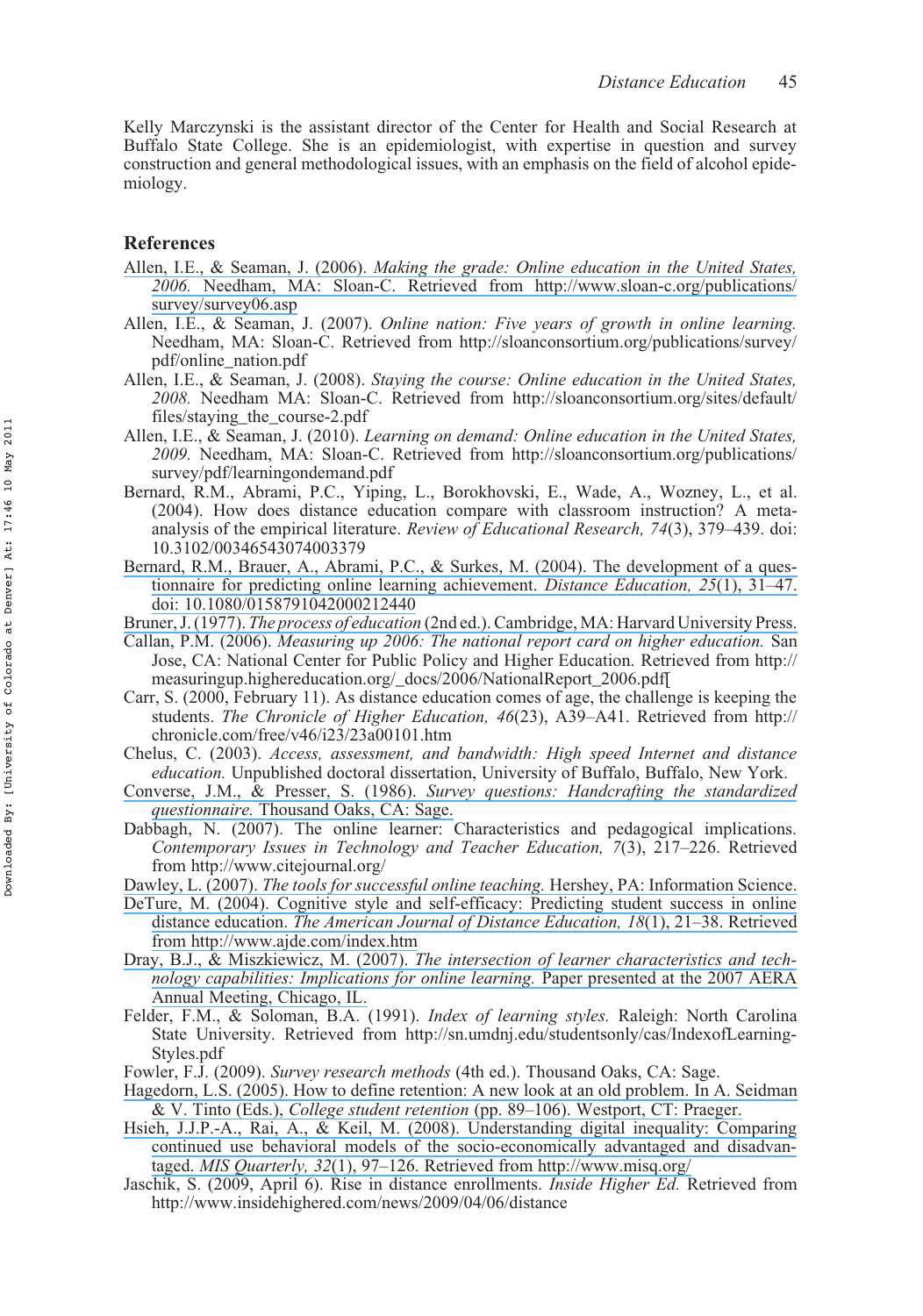- Kerr, M.S., Rynearson, K., & Kerr, M.C. (2006). Student characteristics for online learning success. *The Internet and Higher Education, 9*(2), 91–105. doi: 10.1016/j.iheduc. 2006.03.002
- Lokken, F. (2009, March). *Distance education survey results: Tracking the impact of eLearning at community colleges.* Washington, DC: Instructional Technology Council. Retrieved from http://www.itcnetwork.org/file.php?file=/1/ITCAnnualSurveyMarch2009 Final.pdf
- Lowenthal, P.R., Wilson, B., & Parrish, P. (2009). Context matters: A description and typology of the online learning landscape. In M. Simonson (Ed.), *32nd Annual proceedings: Selected research and development papers presented at the annual convention of the Association for Educational Communications and Technology* (pp. 161–172). Washington, DC: Association for Educational Communications and Technology.
- Mattice, N.J., & Dixon, P.S. (1999). *[Student preparedness for distance education](https://www.researchgate.net/publication/234614396_Student_Preparedness_for_Distance_Education?el=1_x_8&enrichId=rgreq-b205b0290859ad36832dc5f852f5d877-XXX&enrichSource=Y292ZXJQYWdlOzIyNDg4NTczMztBUzo5OTY3NTIyNzAzMzYwOEAxNDAwNzc1ODM0NDkx)* (Research Report)*.* [Santa Clarita, CA: College of the Canyons.](https://www.researchgate.net/publication/234614396_Student_Preparedness_for_Distance_Education?el=1_x_8&enrichId=rgreq-b205b0290859ad36832dc5f852f5d877-XXX&enrichSource=Y292ZXJQYWdlOzIyNDg4NTczMztBUzo5OTY3NTIyNzAzMzYwOEAxNDAwNzc1ODM0NDkx)
- McDowell, I. (2006). *[Measuring health: A guide to rating scales and questionnaires.](https://www.researchgate.net/publication/281729802_A_Guide_to_Rating_Scales_and_Questionnaires?el=1_x_8&enrichId=rgreq-b205b0290859ad36832dc5f852f5d877-XXX&enrichSource=Y292ZXJQYWdlOzIyNDg4NTczMztBUzo5OTY3NTIyNzAzMzYwOEAxNDAwNzc1ODM0NDkx)* New York: [Oxford University Press.](https://www.researchgate.net/publication/281729802_A_Guide_to_Rating_Scales_and_Questionnaires?el=1_x_8&enrichId=rgreq-b205b0290859ad36832dc5f852f5d877-XXX&enrichSource=Y292ZXJQYWdlOzIyNDg4NTczMztBUzo5OTY3NTIyNzAzMzYwOEAxNDAwNzc1ODM0NDkx)
- McVay, M. (2000). *Developing a Web-based distance student orientation to enhance student success in an online bachelor's degree completion program.* Dissertation, Nova Southeastern University, USA. Retrieved from http://web.pdx.edu/∼mmlynch/McVaydissertation.pdf
- McVay, M. (2001). *How to be a successful distance education student: Learning on the Internet.* New York: Prentice Hall.
- Means, B., Toyama, Y., Murphy, R., Bakia, M., & Jones, K. (2009). *Evaluation of evidencebased practices in online learning: A meta-analysis and review of online learning studies.* Washington, DC: US Department of Education. Retrieved from http://www.ed.gov/ rschstat/eval/tech/evidence-based-practices/finalreport.pdf
- Miszkiewicz, M.J. (2006, Summer). *EDC707 Computer Applications in Education Administration Syllabus.* Buffalo, NY: Buffalo State College.
- Moody, J. (2004). Distance education: Why are the attrition rates so high? *Quarterly Review of Distance Education, 5*(3), 205–210. Retrieved from http://www.infoagepub.com/Quarterly-Review-of-Distance-Education.html
- Parnell, J.A., & Carraher, S. (2003). The Management Education by Internet Readiness (Mebir) Scale: Developing a scale to assess personal readiness for internet-mediated management education. *Journal of Management Education, 27*(4), 431–446. doi: 10.1177/ 1052562903252506
- Phipps, R., & Merisotis, J. (1999, April). *[What's the difference? A review of contemporary](https://www.researchgate.net/publication/243780004_What) [research on the effectiveness of distance learning in higher education.](https://www.researchgate.net/publication/243780004_What)* Washington, DC: [The Institute for Higher Education Policy. Retrieved from http://www2.nea.org/he/](https://www.researchgate.net/publication/243780004_What) [abouthe/images/diseddif.pdf](https://www.researchgate.net/publication/243780004_What)
- Picciano, A., & Seaman, J. (2007). *[K-12 online learning: A survey of U.S. school district](https://www.researchgate.net/publication/258209058_K-12_online_learning_A_survey_of_US_School_district_administrators?el=1_x_8&enrichId=rgreq-b205b0290859ad36832dc5f852f5d877-XXX&enrichSource=Y292ZXJQYWdlOzIyNDg4NTczMztBUzo5OTY3NTIyNzAzMzYwOEAxNDAwNzc1ODM0NDkx) administrators.* [Needham, MA: The Sloan Consortium.](https://www.researchgate.net/publication/258209058_K-12_online_learning_A_survey_of_US_School_district_administrators?el=1_x_8&enrichId=rgreq-b205b0290859ad36832dc5f852f5d877-XXX&enrichSource=Y292ZXJQYWdlOzIyNDg4NTczMztBUzo5OTY3NTIyNzAzMzYwOEAxNDAwNzc1ODM0NDkx)
- [Pillay, H., Irving, K., & McCrindle, A. \(2006\). Developing a diagnostic tool for assessing tertiary](https://www.researchgate.net/publication/27469440_Developing_a_diagnostic_tool_for_assessing_tertiarystudents) students' readiness for online learning. *[International Journal of Learning Technology,](https://www.researchgate.net/publication/27469440_Developing_a_diagnostic_tool_for_assessing_tertiarystudents) 2*(1), [92–104. doi: 10.1504/IJLT.2006.008696](https://www.researchgate.net/publication/27469440_Developing_a_diagnostic_tool_for_assessing_tertiarystudents)
- Rosenberg, M. (1965). *[Society and the adolescent self-image.](https://www.researchgate.net/publication/200008900_Society_And_The_Adolescent_Self-Image?el=1_x_8&enrichId=rgreq-b205b0290859ad36832dc5f852f5d877-XXX&enrichSource=Y292ZXJQYWdlOzIyNDg4NTczMztBUzo5OTY3NTIyNzAzMzYwOEAxNDAwNzc1ODM0NDkx)* Princeton, NJ: Princeton [University Press.](https://www.researchgate.net/publication/200008900_Society_And_The_Adolescent_Self-Image?el=1_x_8&enrichId=rgreq-b205b0290859ad36832dc5f852f5d877-XXX&enrichSource=Y292ZXJQYWdlOzIyNDg4NTczMztBUzo5OTY3NTIyNzAzMzYwOEAxNDAwNzc1ODM0NDkx)
- [Selwyn, N. \(2004\). Reconsidering political and popular understandings of the digital divide.](https://www.researchgate.net/publication/247358029_Reconsidering_Political_and_Popular_Understandings_of_the_Digital_Divide?el=1_x_8&enrichId=rgreq-b205b0290859ad36832dc5f852f5d877-XXX&enrichSource=Y292ZXJQYWdlOzIyNDg4NTczMztBUzo5OTY3NTIyNzAzMzYwOEAxNDAwNzc1ODM0NDkx) *News Media & Society, 6*[\(3\), 341–362. doi: 10.1177/1461444804042519](https://www.researchgate.net/publication/247358029_Reconsidering_Political_and_Popular_Understandings_of_the_Digital_Divide?el=1_x_8&enrichId=rgreq-b205b0290859ad36832dc5f852f5d877-XXX&enrichSource=Y292ZXJQYWdlOzIyNDg4NTczMztBUzo5OTY3NTIyNzAzMzYwOEAxNDAwNzc1ODM0NDkx)
- [Selwyn, N. \(2011\). Digitally distanced learning: A study of international distance learners'](https://www.researchgate.net/publication/232909177_Digitally_distanced_learning_A_study_of_international_distance_learners) (non)use of technology. *Distance Education, 32*[\(1\), 85–99. doi: 10.1080/01587919.](https://www.researchgate.net/publication/232909177_Digitally_distanced_learning_A_study_of_international_distance_learners) [2011.565500](https://www.researchgate.net/publication/232909177_Digitally_distanced_learning_A_study_of_international_distance_learners)
- [Shea, P., & Bidjerano, T. \(2008\). Measures of quality in online education: An investigation of](https://www.researchgate.net/publication/250144843_Measures_of_Quality_in_Online_Education_An_Investigation_of_the_Community_of_Inquiry_Model_and_the_Net_Generation?el=1_x_8&enrichId=rgreq-b205b0290859ad36832dc5f852f5d877-XXX&enrichSource=Y292ZXJQYWdlOzIyNDg4NTczMztBUzo5OTY3NTIyNzAzMzYwOEAxNDAwNzc1ODM0NDkx) [the Community of Inquiry Model and the net generation.](https://www.researchgate.net/publication/250144843_Measures_of_Quality_in_Online_Education_An_Investigation_of_the_Community_of_Inquiry_Model_and_the_Net_Generation?el=1_x_8&enrichId=rgreq-b205b0290859ad36832dc5f852f5d877-XXX&enrichSource=Y292ZXJQYWdlOzIyNDg4NTczMztBUzo5OTY3NTIyNzAzMzYwOEAxNDAwNzc1ODM0NDkx) *Journal of Educational Computing Research, 39*[\(4\), 339–361. doi: 10.1007/s12528-009-9024-5](https://www.researchgate.net/publication/250144843_Measures_of_Quality_in_Online_Education_An_Investigation_of_the_Community_of_Inquiry_Model_and_the_Net_Generation?el=1_x_8&enrichId=rgreq-b205b0290859ad36832dc5f852f5d877-XXX&enrichSource=Y292ZXJQYWdlOzIyNDg4NTczMztBUzo5OTY3NTIyNzAzMzYwOEAxNDAwNzc1ODM0NDkx)
- Shia, R.M. (1998). *Assessing academic intrinsic motivation: A look at student goals and personal strategy.* Unpublished senior thesis, Wheeling Jesuit University, West Virginia.
- [Smith, P.J. \(2005\). Learning preferences and readiness for online learning.](https://www.researchgate.net/publication/247513648_Learning_preferences_and_readiness_for_online_learning?el=1_x_8&enrichId=rgreq-b205b0290859ad36832dc5f852f5d877-XXX&enrichSource=Y292ZXJQYWdlOzIyNDg4NTczMztBUzo5OTY3NTIyNzAzMzYwOEAxNDAwNzc1ODM0NDkx) *Educational Psychology, 25*[\(1\), 3–12. doi: 10.1080/0144341042000294868](https://www.researchgate.net/publication/247513648_Learning_preferences_and_readiness_for_online_learning?el=1_x_8&enrichId=rgreq-b205b0290859ad36832dc5f852f5d877-XXX&enrichSource=Y292ZXJQYWdlOzIyNDg4NTczMztBUzo5OTY3NTIyNzAzMzYwOEAxNDAwNzc1ODM0NDkx)